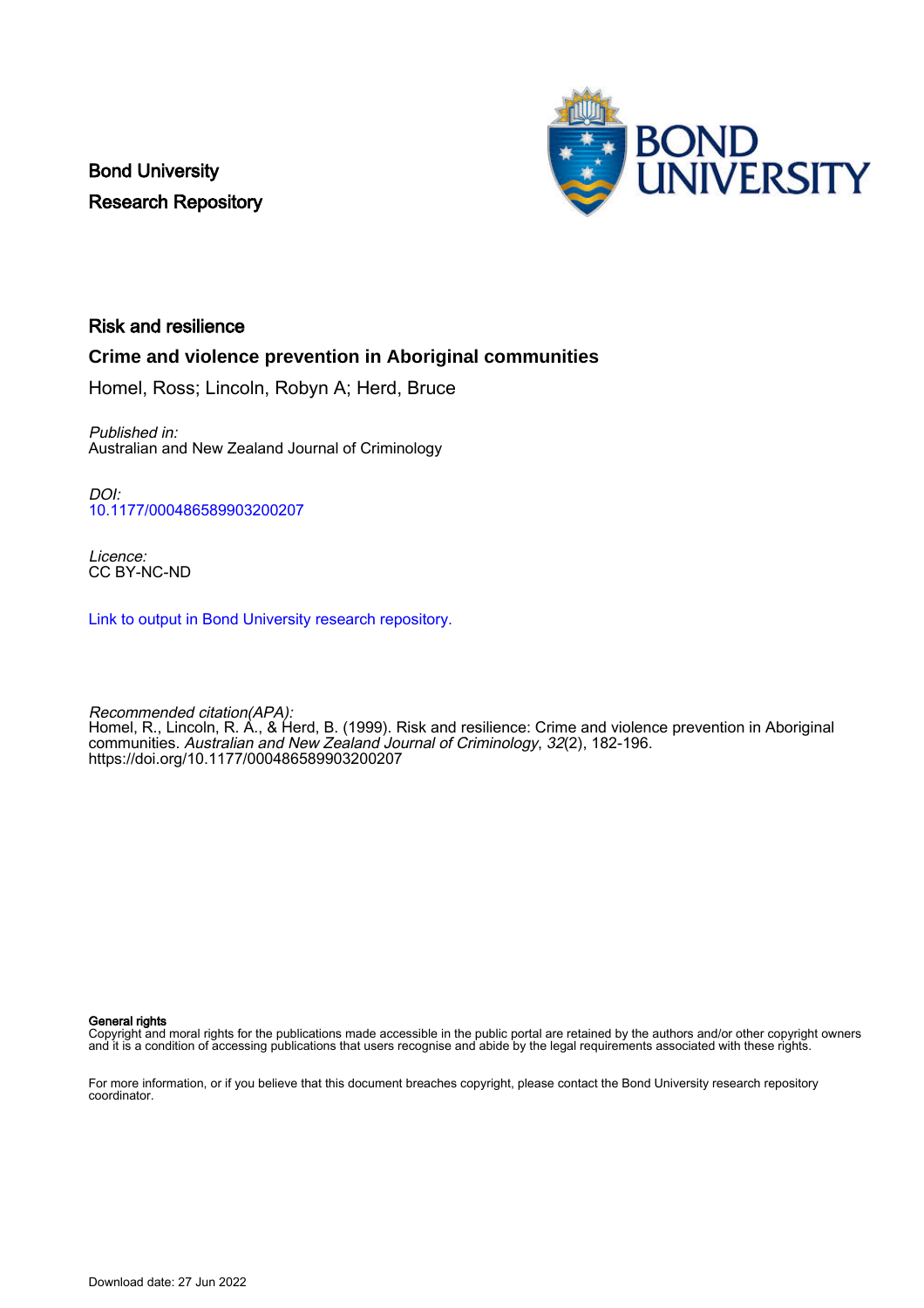# **Risk and Resilience:**

## **Crime and Violence Prevention in Aboriginal Communities**

**Ross Homel Robyn Lincoln and Bruce Herd**

**Griffith University & Bond University**

**To appear in** *Australian and New Zealand Journal of Criminology***, Vol 32, 1999**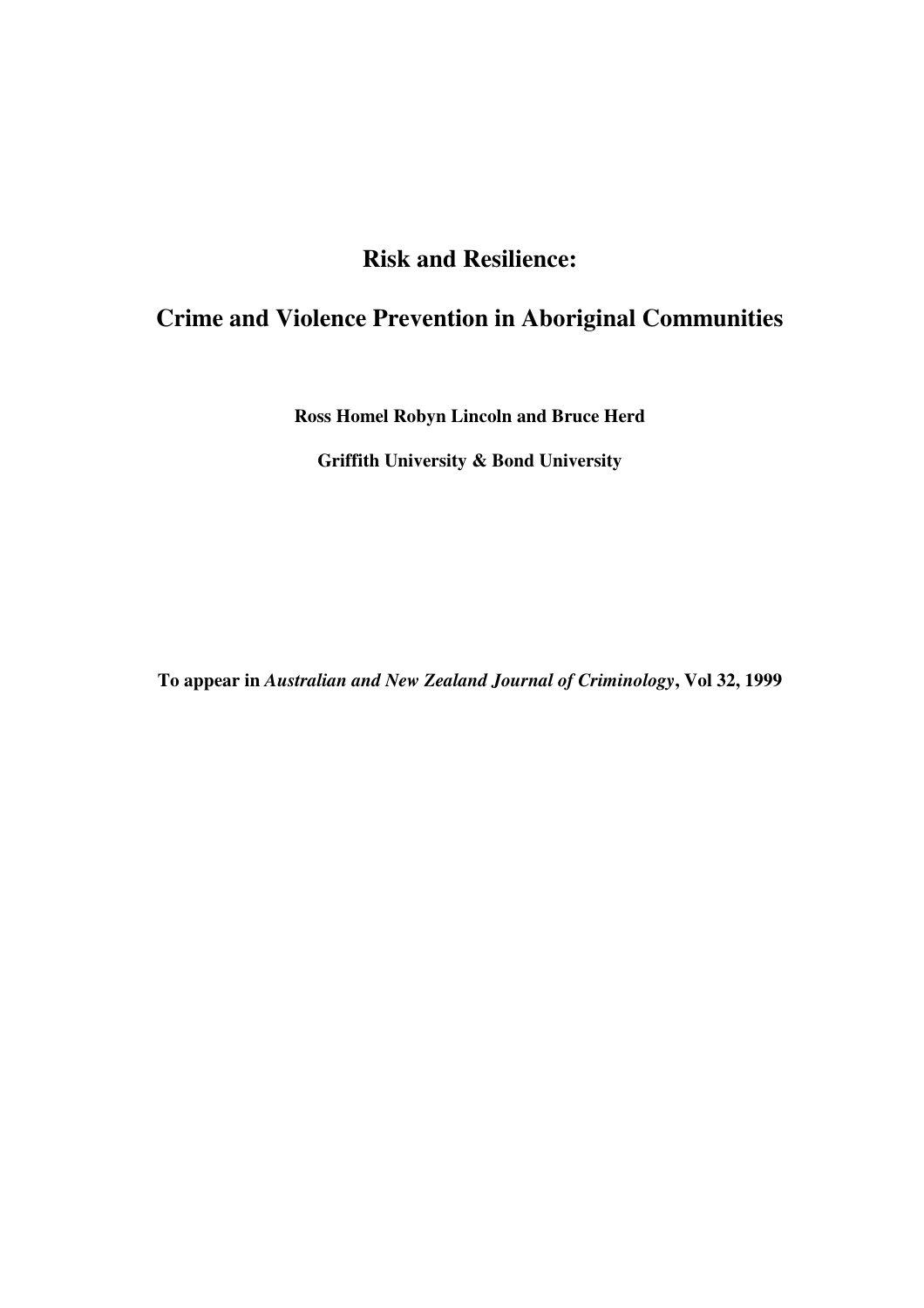## **Risk and Resilience:**

**Crime and Violence Prevention in Aboriginal Communities 1 Ross Homel 2 , Robyn Lincoln<sup>3</sup> and Bruce Herd<sup>4</sup>**

## **Abstract**

Developmental prevention involves the manipulation of multiple risk and protective factors early in developmental pathways that lead to offending, often at transition points between life phases. The emphasis is not just on individuals but also their social contexts. Risk and protective factors for crime and violence in Aboriginal communities include such standard factors as child abuse, school failure and supportive family environments, but additional factors arise from unique aspects of Aboriginal history, culture and social structure. This paper draws on existing literature, interviews with urban Aboriginal community workers, and data from the Sibling Study to delineate those interrelated risk factors (forced removals, dependence, institutionalised racism, cultural features and substance use) and the equally interrelated protective factors (cultural resilience, personal controls and family control measures). These are 'meta factors' that provide a lens through which the standard lists can be interpreted, and are a starting point for the understanding of indigenous developmental pathways.

<sup>&</sup>lt;sup>11</sup> Received April 5 1999.<br><sup>2</sup> School of Criminology and Criminal Justice, Griffith University, Old 4111.

R.Homel@mailbox.gu.edu.au<br><sup>3</sup> School of Humanities & Social Sciences, Bond University.<br><sup>4</sup> Research Assistant, Centre for Crime Policy and Public Safety, Griffith University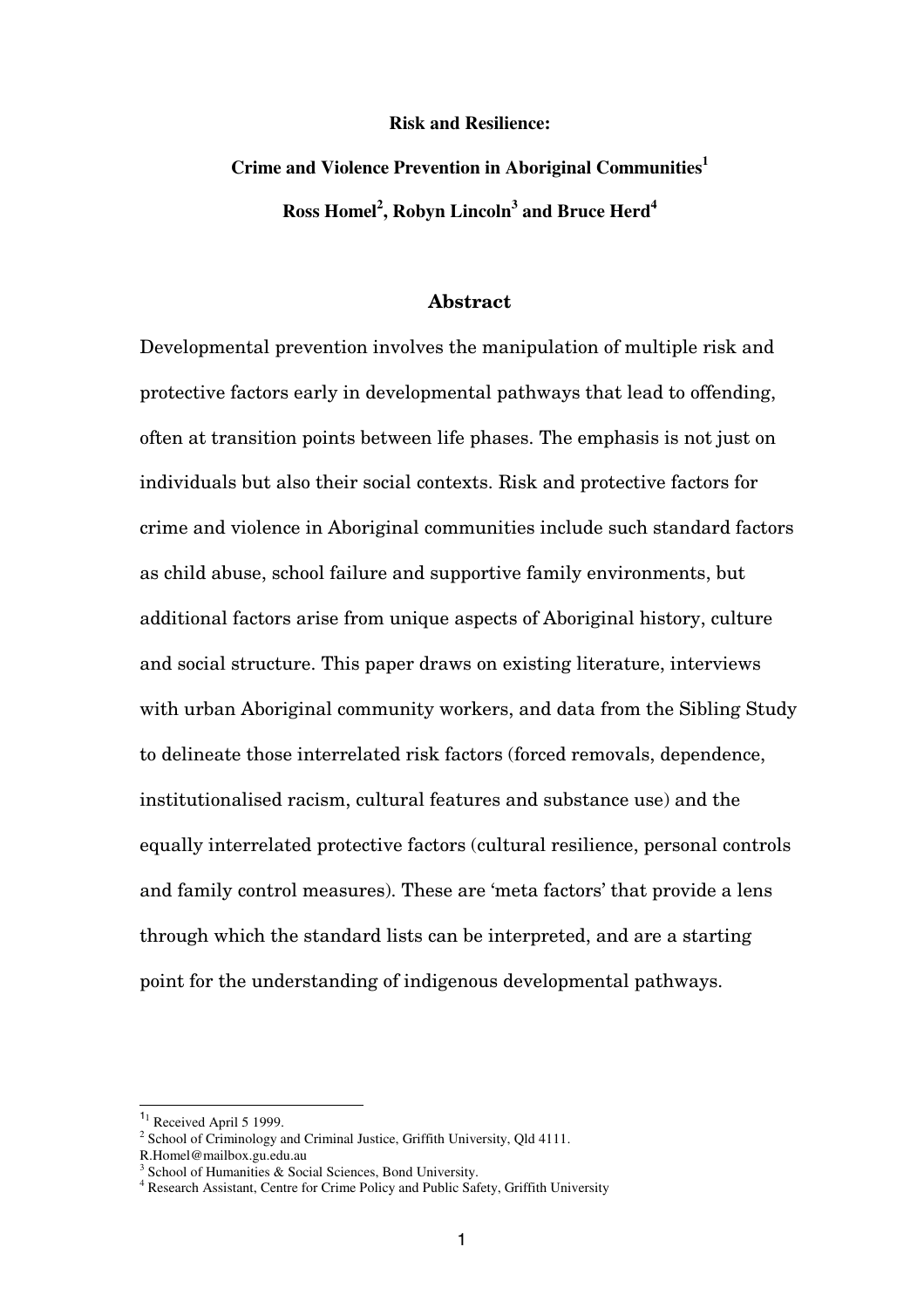## **Risk and Resilience:**

#### **Crime and Violence Prevention in Aboriginal Communities**

Much is now known about the developmental pathways leading to crime, violence, substance abuse and related social problems, and how these pathways might be altered. In the words of the Developmental Crime Prevention Consortium (1999a: 10) 1 :

*Developmental prevention* involves intervention early in developmental pathways that lead to crime and substance abuse, emphasising investment in 'child friendly' institutions and communities and the manipulation of multiple risk and protective factors at crucial transition points, such as around birth, the preschool years, the transition from primary to high school, and the transition from high school to higher education or the workforce.

A basic tenet of developmental theory is that acts of crime stem both from the characteristics of people (perhaps impulsivity or poor social skills) *and* from the social context (such as the availability of support for taking alternate paths). The social context is multi-layered, incorporating not just the immediate family - vital as this is - but also the informal supports available for the family (kin, neighbours, friends); the local community; the developmentally relevant institutions in the area (such as preschools, playgroups, churches, and child care centres); and elements of the larger society that affect what happens to children and families.

A developmental approach to prevention should therefore never be focused solely on the potential offender or even on his or her immediate family, but also on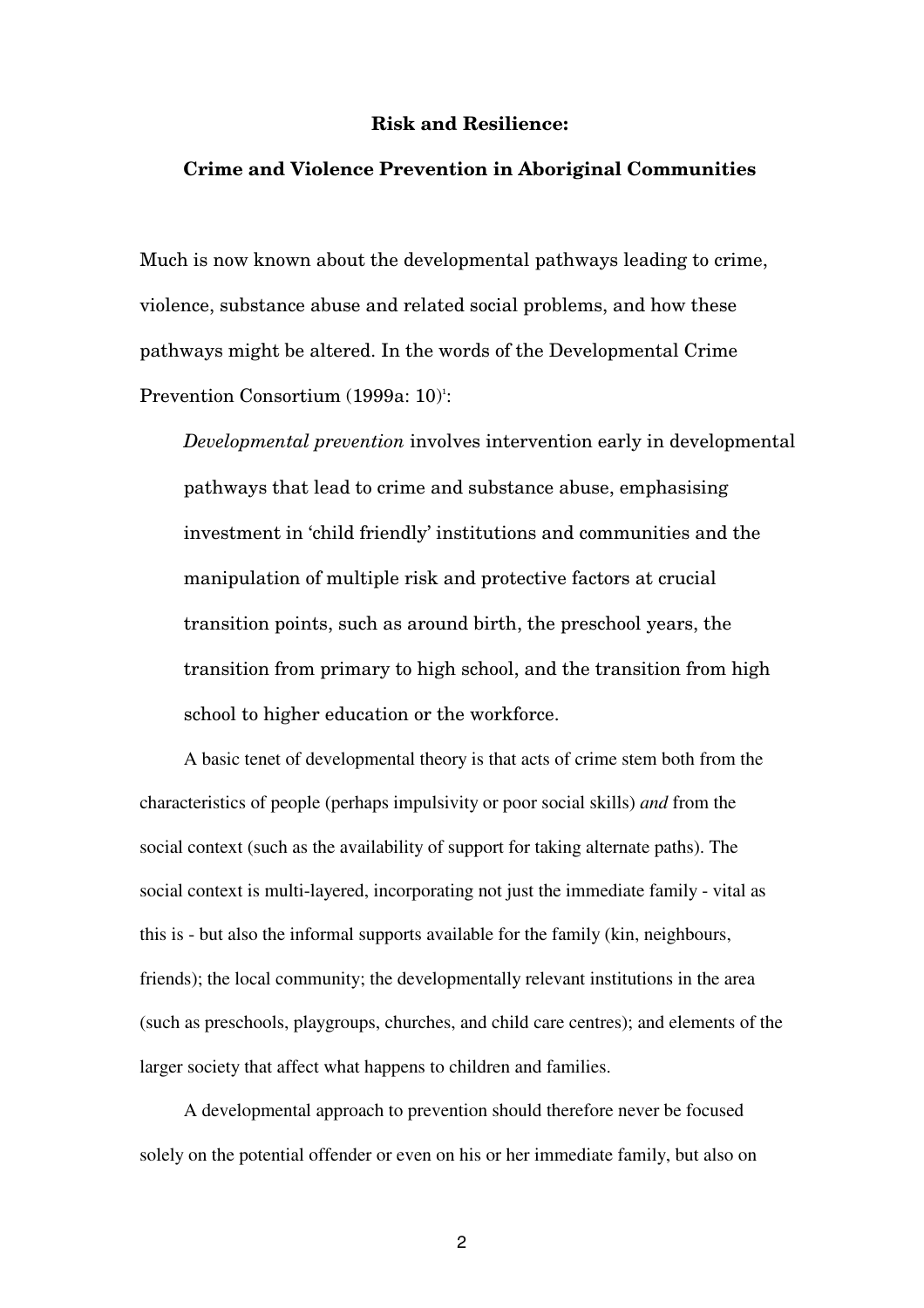critical elements of his or her relationships and social environment that interact with individual qualities in ways that produce negative outcomes. The question we address in this paper is how specific features of Aboriginal history, culture and position in the social structure shape the social environments of indigenous people and influence their relationships, interactions and developmental pathways.

As the Consortium members observe in their full report (1999b), the value of adopting an explicitly developmental perspective is that policy makers and practitioners can reap the benefits of access to a rich set of concepts and research studies, and can be encouraged to pose a range of new questions at each stage of the prevention planning process. However, current thinking in this area is somewhat restricted by almost exclusive reliance on two streams of quantitative enquiry: *longitudinal studies* that involve repeated measurements on large samples over extended periods of time; and *intervention studies*, often randomised controlled trials, that assess the impact on small samples with specific characteristics of 'early interventions' such as home visiting by nurses, enriched preschool education, or parent training. These approaches have been enormously valuable in extending our understanding of the developmental processes involved in crime and related behaviours, and of what works in prevention, but they do have several limitations.

One immediate limitation is that almost none of the research is Australian, although a few relevant longitudinal studies are in progress (e.g., the Mater-University of Queensland Study of Pregnancy and its Outcomes: Najman et al. 1997; the Queensland Sibling Study: Lincoln et al.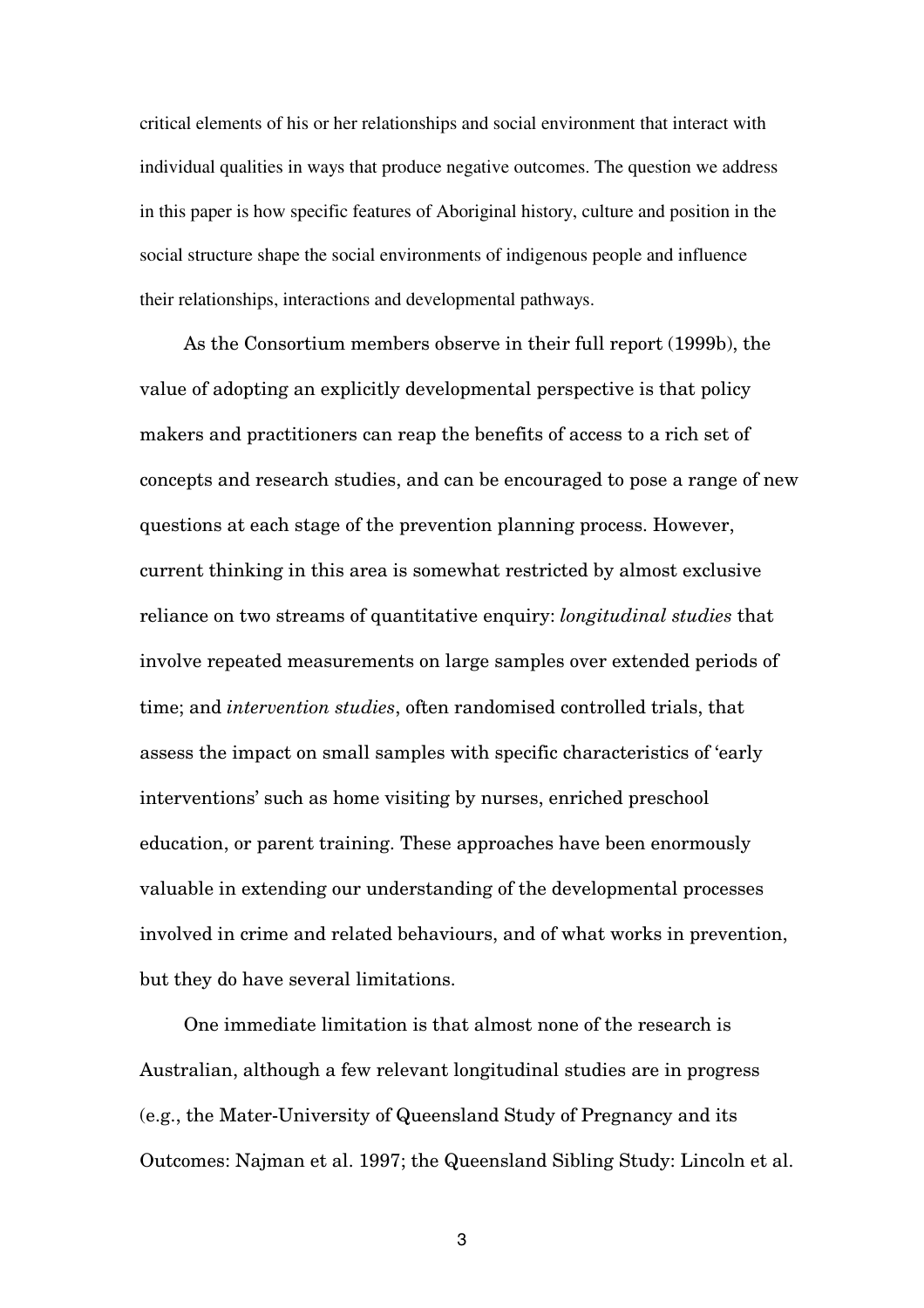1998). Happily a few high quality longitudinal studies have also been conducted in New Zealand (e.g., Fergusson 1993; Silva & Stanton 1996), but on the whole we are compelled to rely (particularly for knowledge about successful interventions) on conclusions from samples in the United States that may or may not generalise to other populations.

Even within the overseas literature, most studies pay little attention to individual or group differences in pathways or to how relevant risk and protective factors may vary from group to group and across life phases. This oversight is a matter of particular concern for at least two groups: *females*, for whom the developmental course of behaviours such as aggression appears to be different from males; and *indigenous or minority ethnic groups*, for whom the nature, meaning and impact over the lifecourse of risk and protective factors may be quite different from the mainstream (Developmental Crime Prevention Consortium1999b).

For indigenous young people, specific risk factors may include racism, group powerlessness and the conflicting demands of different cultures. However, the exploration of these factors, as well as of features unique to indigenous culture that may promote resilience in the face of overwhelming adversity, requires that investigators go beyond traditional longitudinal or intervention studies and draw on ethnographic and other qualitative research that explores the major differences in history, local conditions, social structures and culture between indigenous communities and the rest of the Australian population (Langton 1991). This literature suggests that even such basic concepts as the nature and meaning of crime and violence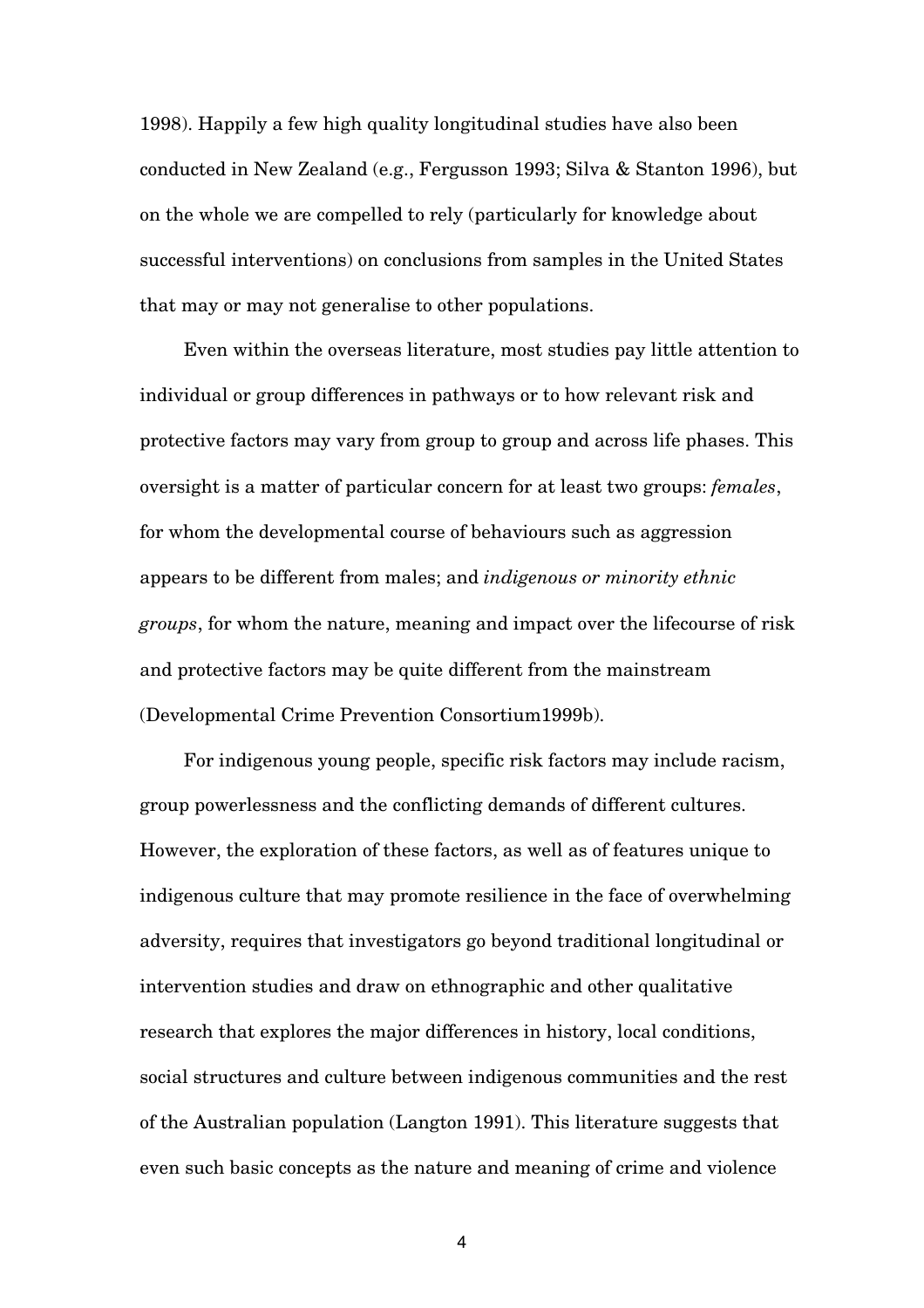may be different in Aboriginal communities. For example, a much wider group of people can be involved in violent incidents than is usual in non-Aboriginal communities because of inter-clan rivalries and the extended nature of many families (Atkinson 1994, 1996).

Our aim in this paper is to construct a culturally specific set of risk and protective factors that can be added to the standard lists (Developmental Crime Prevention Consortium 1999a), or that can, perhaps better, provide a 'lens' through which the standard lists can be viewed and reinterpreted. We have no wish to deny the importance of any of the traditional risk factors (such as prematurity, prenatal brain damage, substance abuse, family violence and long-term unemployment) or protective factors (such as social competence, supportive caring parents and a positive school climate). However, it is our contention that we cannot understand what these kinds of factors actually 'mean', nor the relevant developmental pathways in indigenous communities, unless we also appreciate the impact on indigenous people of such experiences as forced removals and institutionalised racism, as well as the ongoing protection provided by such features as strong social bonds to family.

A basic assumption underlying our review is that Aboriginal lawbreaking is not exclusively an Aboriginal 'problem' but the product of circumstances created by history, social policies and structures, local conditions, and criminal justice practices (Lincoln & Wilson 1994). We also acknowledge that a study of risk and protective factors is only the first step in arriving at a more sophisticated understanding of the developmental and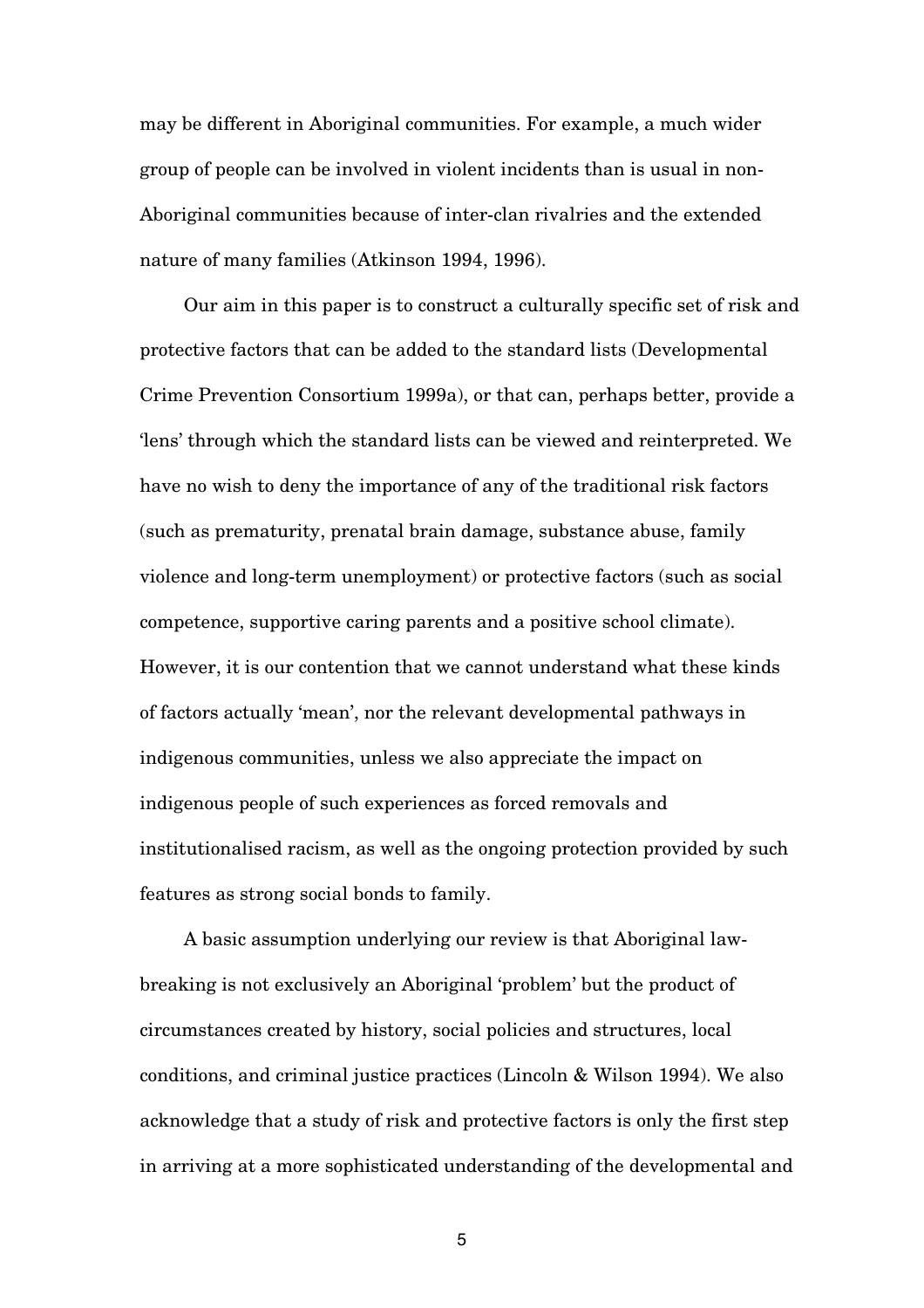other processes leading to crime and violence in indigenous communities. The developmental approach draws attention much more strongly to aspects of time and timing, to points of transition and change, and to the ongoing interactions between individuals and their environment, than it does to static measures of risk or protection. Even when focusing on risk and protective factors it is the cumulative total and the timing of adverse factors, their interactions (over time) with each other and with positive features of the environment, and the life phases involved that are more important than the compilation of lists.

Nevertheless, the enumeration of factors that reflect relevant features of indigenous culture and social environment may provide important insights into underlying processes. For example, alcohol abuse is a huge problem in Aboriginal communities, but cannot be understood or even given a meaning except in relation to the dependent situation of Aboriginal people within the Australian state. Dependence can therefore be viewed as a 'meta' risk factor that both produces and gives meaning to specific risk factors like alcohol abuse or family violence.

We have also attempted to keep in mind the enormous variations in Aboriginal ways of life across Australia. Urban communities are reasonably similar in key characteristics, yet there is little systematic research on these groups. Rural and remote communities, on the other hand, vary considerably and in contrast to urban groups have attracted the attention of many researchers over the years. While there are similarities, each community responds differently to the apparatus of the Australian state,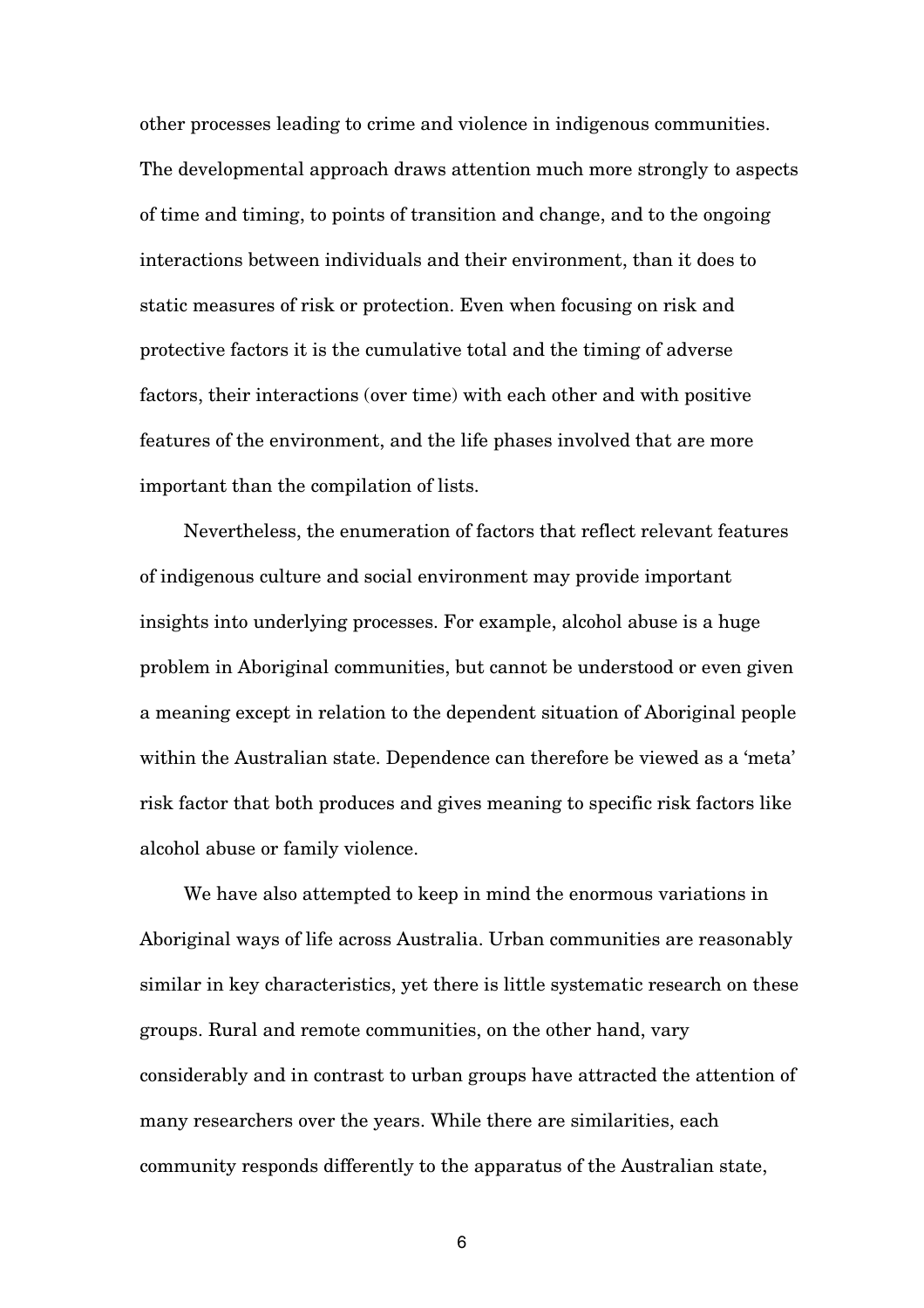and is affected differently by crime and violence (Bimrose & Adams 1995). We acknowledge these differences, but also argue that there are many similarities which make a generalised discussion of Aboriginal crime and violence possible. This is important not just as a cautionary note but because crime prevention programs should be developed at the local level (Bright 1997) and because local factors are critical in the balance between risk and protective factors in Aboriginal communities (Cowlishaw 1994).

We present in the next section an overview of risk factors (here categorised as forced removals, dependence, institutionalised racism, cultural features and substance use) and protective factors (placed here in a typology of cultural resilience, personal controls and family control measures). Our discussion draws on the extant literature, presents data from the Sibling Study, and utilises material from a small number of interviews with key informants in Brisbane (to help redress the imbalance between research on urban and rural communities). While some of this material is subjective or preliminary, it supports and extends the published literature. We conclude with some brief reflections on how an understanding of these risk and protective factors can assist in planning crime prevention research in Aboriginal communities (Homel, Herd, Gross & Burrows, in preparation) 2 .

#### **Risk Factors**

## **Forced Removals**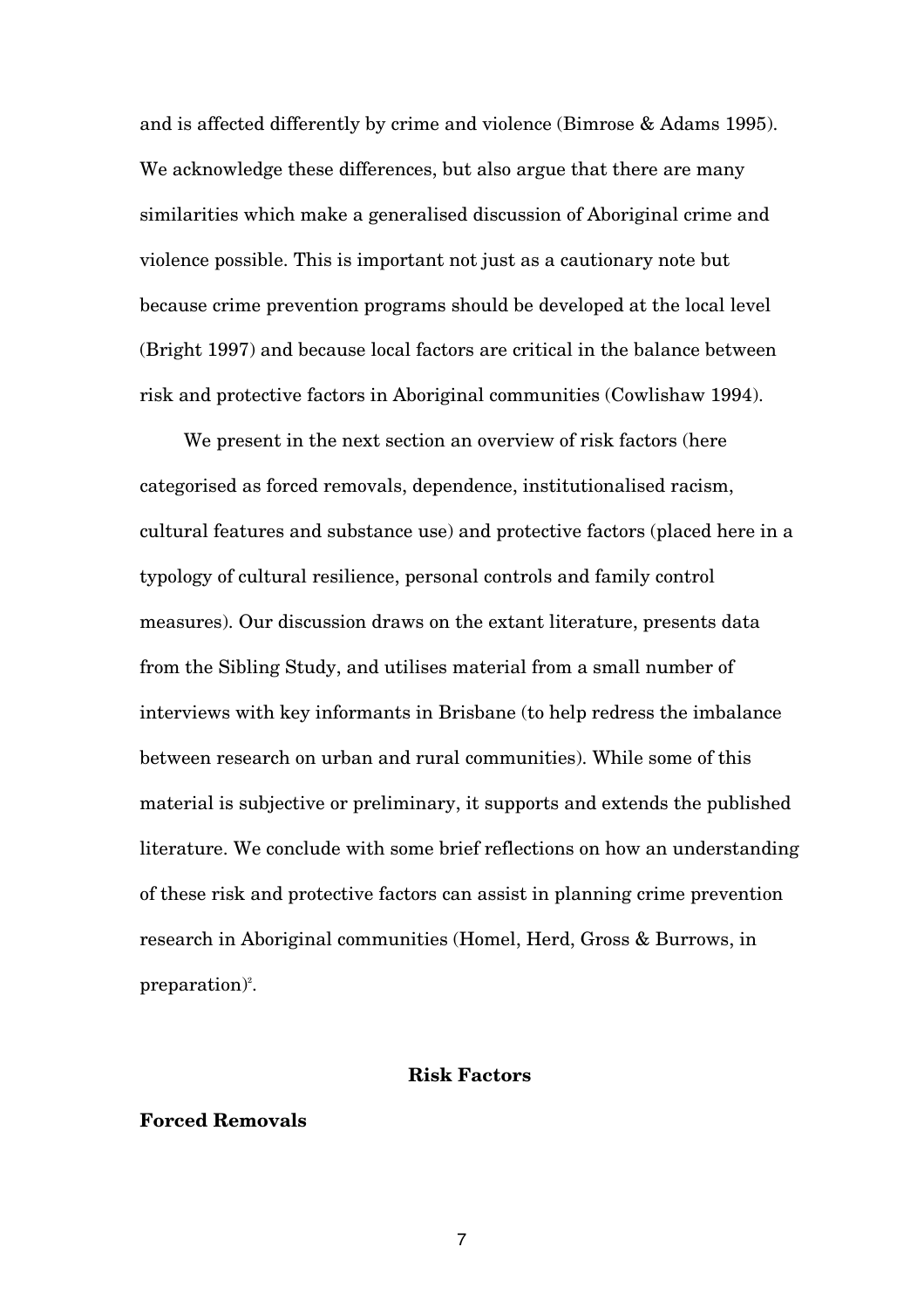This practice has at least three enduring consequences. The first is the shepherding together of discordant language groups; the second is the physical, social and psychological devastation that flows from the 'stolen generations' aspect of dislocation; and the third is the centralisation and bureaucratic controls particularly evident in the lives of urban Aborigines (Wilson 1997).

With respect to different language groups being placed together, it has been well-documented that Aboriginal people who experienced bad relations with neighbouring groups found that frequently they were forced to live with these groups. Much of this ill feeling has carried over into contemporary feuding (Corporal 1997; Wilson 1982). Some of the dislocation was caused by external circumstance that left few options for some groups to remain on their land. In other instances, such as Queensland government reserves like that on Palm Island, the dislocation was to sites that were no more than places of incarceration for entire families or clans.

It is estimated that between 30,000 and 100,000 people are affected by being part of the stolen generations (Wilson 1997). While this issue is not explored in depth here, it is important to note that the experience of children who were taken forcibly from their parents has proven extremely traumatic for those involved and contributes to present expressions of violence. This is entirely unsurprising given what is now known about the impact on children of the disruption of family and community supports (Developmental Crime Prevention Consortium, 1999b). It is also significant that this is not simply a past phenomenon as the practice continues in some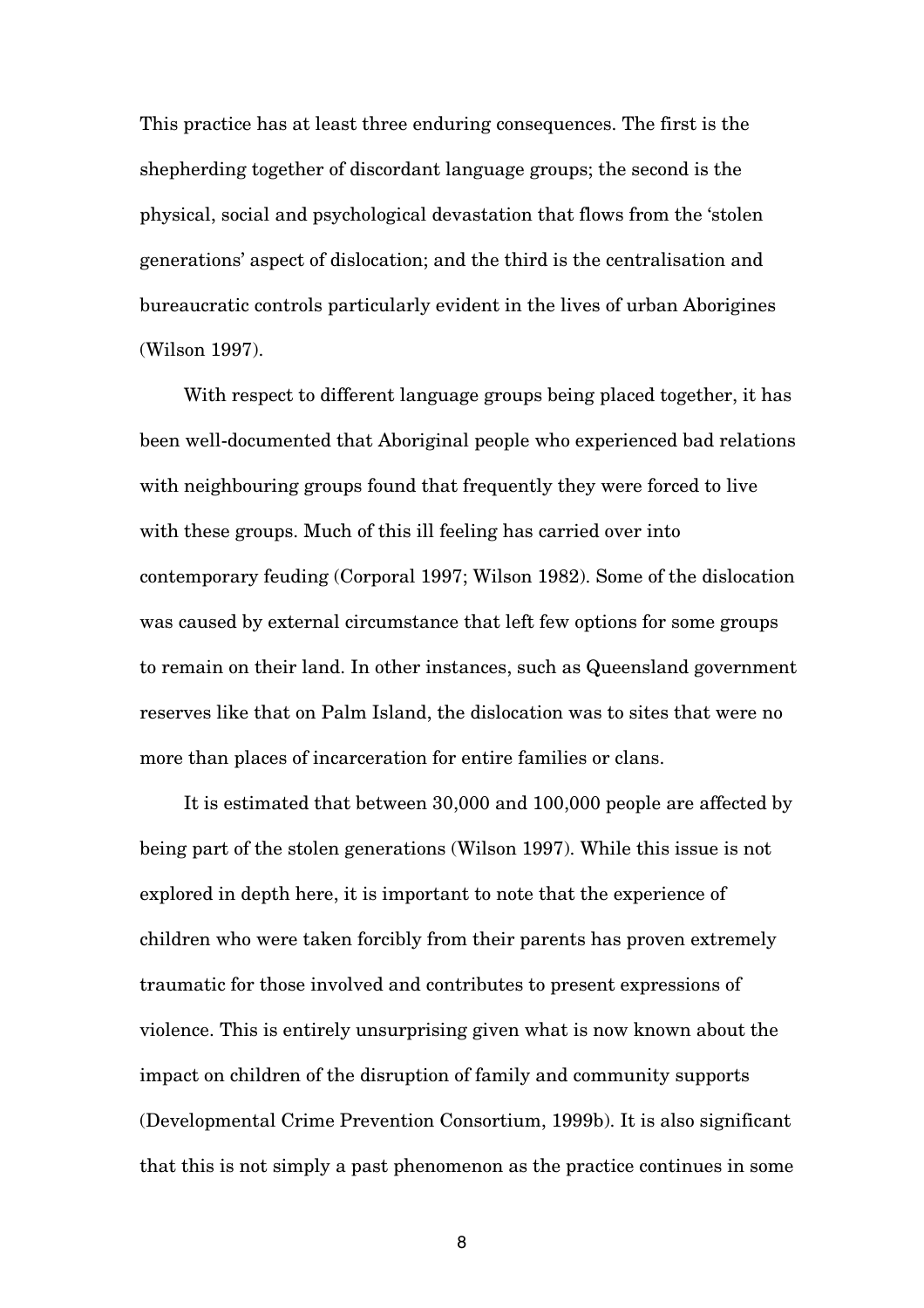areas where children are removed, for a range of reasons, for custody or care (O'Connor 1994). Moreover, there are many people who are currently unable to trace their fathers or other family members because of the general ectopic nature of Aboriginal settlements (Corporal 1997). The consequent loss of identity contributes to social isolation and a sense of psychological defeat, as well as to the erosion of the authority of men who are not able to be initiated as 'adults' in their homelands.

The third consequence of forced removals is the increased bureaucratic control that has occurred across the country. While more Aboriginal Australians live in rural and remote communities than is the case for non-Aboriginal Australians, a significant proportion of Aboriginal people now live in urbanised locations as a result of the past policies of dislocation. Such centralised living arrangements mean that many Aboriginal communities are highly bureaucratised because of the layers of white administration that have been imposed upon them in non-Aboriginal terms and without local control (Edmunds 1990). Urban Aborigines complain, for example, that state agencies are reactive, superficial and 'quota driven' in dealing with clients, and that the understanding present in indigenous communities on how problems could be addressed in a more holistic fashion is simply ignored.

#### **Dependence**

Much of the literature on violence identifies as a primary issue the dependent state of Aboriginal people in contemporary Australia (of which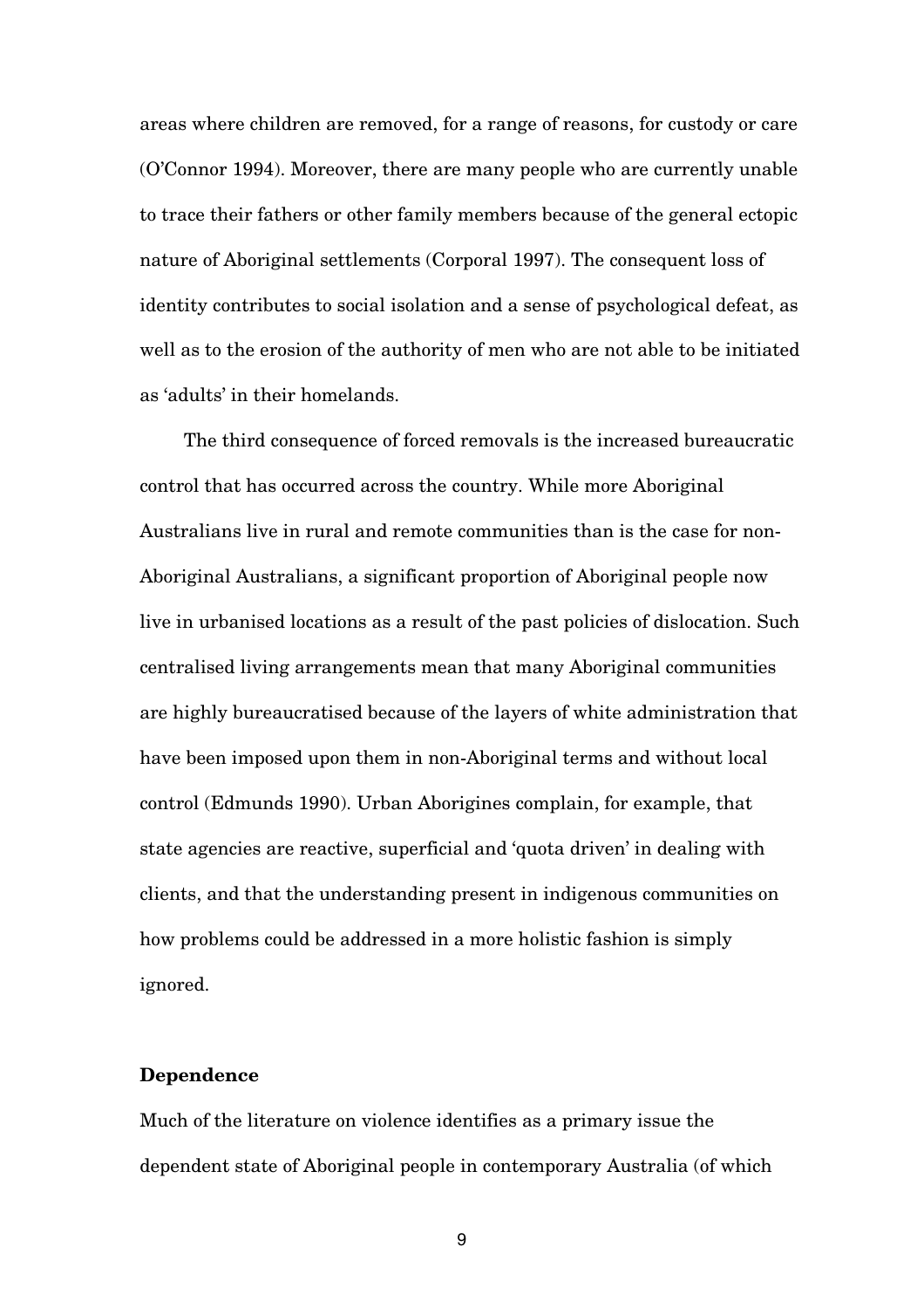bureaucratic control is one aspect) (Hunter 1990; Upton 1992). Because of historical and ongoing political, social and economic conditions (of which forced removals are a part), Aboriginal people are unable, generally, to control their own lives. This is in spite of the recommendations of the Royal Commission into Aboriginal Deaths in Custody (RCIADIC 1992) that called for the empowerment of Aboriginal people and despite the policies of selfdetermination that have been espoused since the 1970s (Rowse 1992).

Corporal (1997) highlighted the almost total reliance on the state for any form of employment. Most Aboriginal working people are employed by government departments in some capacity concerned with Aboriginal welfare. ATSIC (the Aboriginal and Torres Strait Islanders Commission) is constrained by its position as a government department and is mistrusted by many Aboriginal people. Even where Aboriginal people are granted a loan to start a business this occurs through ATSIC and is liable to constraints laid down by government. Those unable to find work are of course reduced to relying on unemployment benefits or pensions. According to our informants, while communities remain in this dependent situation – often exemplified by resentment of police attention and a resort to alcohol – then the degree of violence against self or others will continue unabated.

## **Institutionalised Racism**

Related to the risk factors of forced removals and dependence is the evidence of institutionalised racism which is apparent in levels of both under- and over-policing and unrepresentative numbers of Aboriginal people in custody (Cunneen 1994; Cowlishaw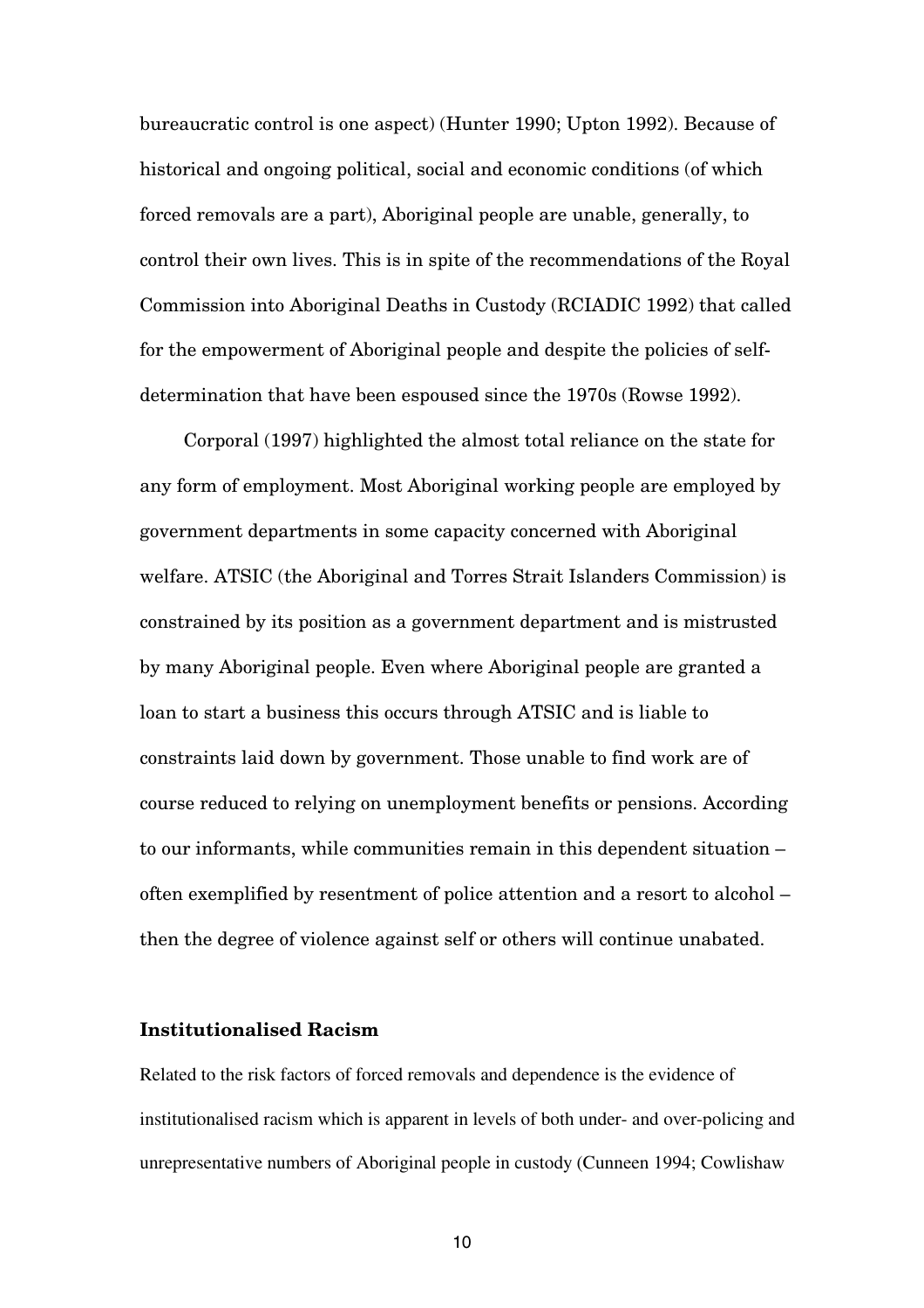1994). Aboriginal numbers in custody continue to rise (McDonald 1997), despite the recommendations of the RCIADIC. As Cunneen (1992) observes, Aboriginal people remain as a group to be controlled according to non-Aboriginal definitions of what is correct behaviour.

Over-policing is posited to take four forms. It occurs because of the sheer numbers of police in rural towns with large Aboriginal populations; it is shown in the ratio of charges focused on police as victims, like 'resist arrest' and 'hinder police'; it involves the use of hitherto unused legislation reserved for Aboriginal people only; and it is shown in the manner in which fights and disturbances are handled by the police, which can create further opposition and confrontation (Behrendt 1990). Under-policing is particularly apparent with respect to violence against women. Aboriginal women assert that police generally do not regard matters of domestic violence as important because they retain a non-Aboriginal constructed image of Aboriginal women as being susceptible to forms of violence that are not police business (Atkinson 1990a). Police deployment reflects this view, since street offences (such as public drunkenness) still carry greater weight than do matters of domestic violence (Liska 1992), despite some improvements in recent years (Atkinson 1996).

Likewise Cowlishaw (1994) argues that institutionalised racism is responsible for many actions by Aboriginal people being defined as criminal, leading to over-policing and Aboriginal over-representation in custodial centres. Regardless of any association with criminal activities, the mere fact of birth brings Aboriginal people into constant, unwanted and often unwarranted police attention (Corporal 1997). Other analysts, too, describe how Aboriginal people revert to violence and acts defined as criminal by non-Aboriginal law as a means of resistance to what they regard as racist treatment (Human Rights and Equal Opportunity Commission 1991; Morris 1995; Sackett 1988). While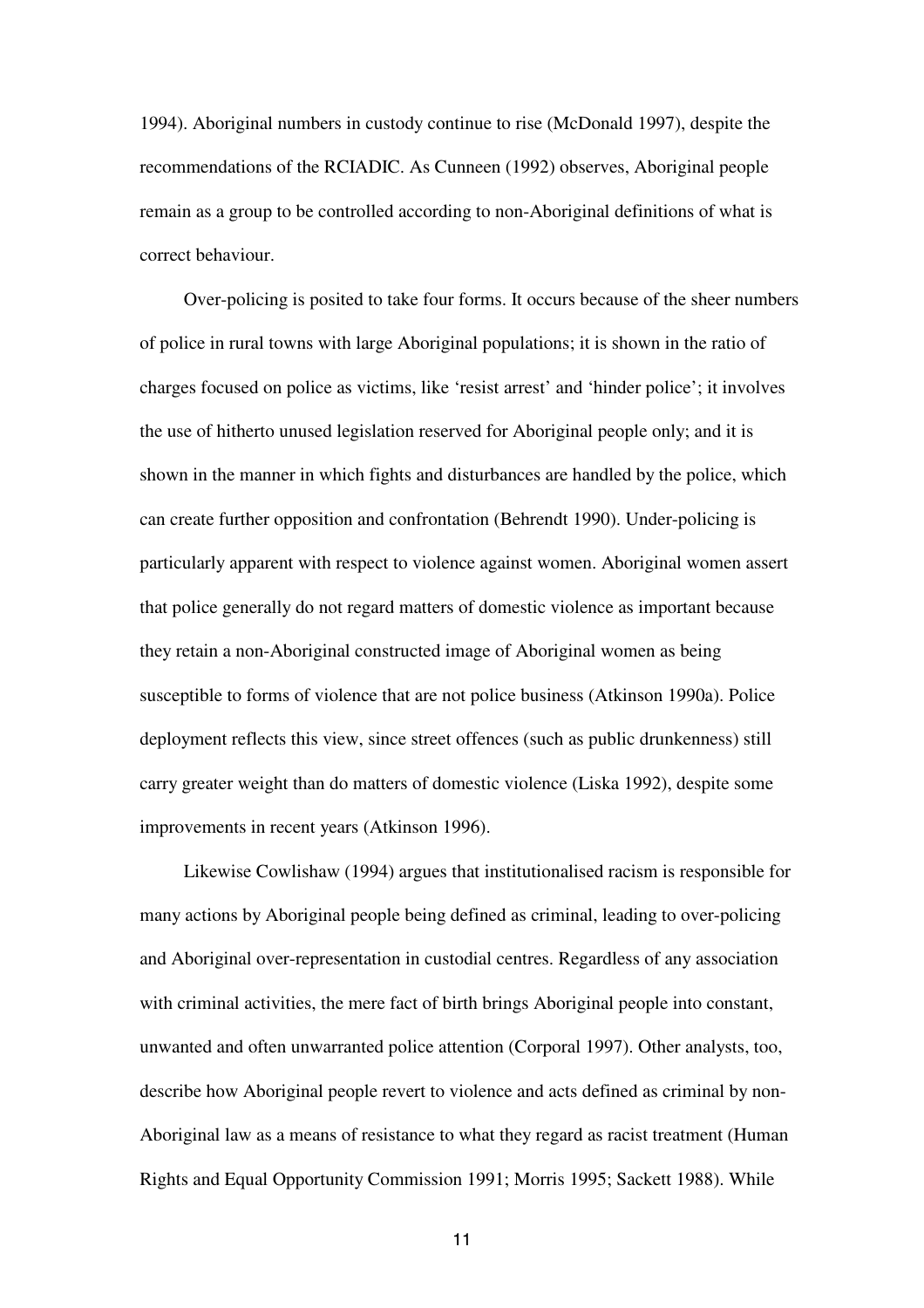some commentators suggest that racism is more indirect that institutionalised (Gale et al 1990), it is undeniable that whatever the label placed on policing and criminal justice practices of this type they exacerbate underlying tensions that can manifest in various forms of violence.

## **Cultural factors**

Many authors report the manner in which prior to 1788 conflict was resolved quickly within the constraints of Aboriginal law and within the local domain (eg, Lucashenko  $\&$ Best 1995). While clearly there were problems and inequities under pre-invasion Aboriginal law, the methods, while radically different from modern notions of dispute resolution, were usually aimed at involving the community and restoring general harmony as soon as possible. Although this capacity for conflict resolution and the maintenance of equilibrium in close-knit communities has been obstructed by the layers of colonisation and dependence (Reynolds 1995), cultural resilience and adaptation remain as strong features of contemporary Aboriginal life. Unfortunately some of these practices will bring Aboriginal people to criminal justice attention, or indeed lead to higher violence levels.

Examples of cultural practices that are likely to bring Aboriginal people to the attention of the police are the structured use of fighting and swearing behaviours (Langton 1991), and congregating in public spaces (White 1993). A further example is the propensity to engage in activities with large numbers of friends and families, which can again lead to greater police attention, as well as violence. Public drinking sessions exemplify some of these practices, providing the situational ingredients for violent events and also the rationale for heightened police attention (Sackett 1988).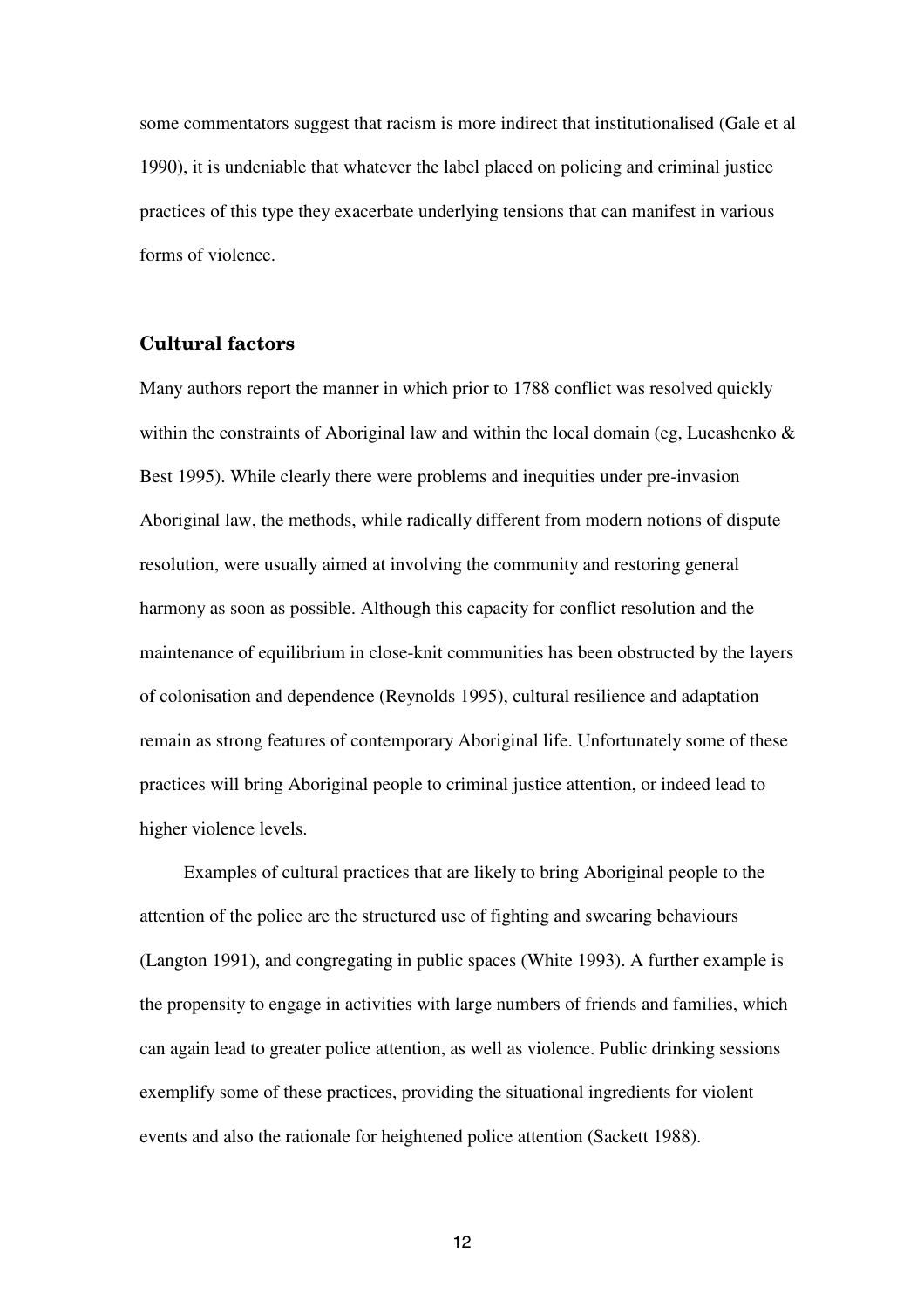Both reported and unreported domestic violence is a significant problem for Aboriginal people, for whom the rates can be up to 45 times those for non-Aboriginal Australia (Ferrante et al 1996). However, in contrast to non-Aboriginal domestic violence, domestic violence in Aboriginal communities is more varied and usually involves a greater number of victims because of the extended nature of Aboriginal families. For example, young Aboriginal males sometimes attack elderly relatives to obtain their welfare cheques to buy alcohol (Herd 1996). Consequently, Aboriginal people prefer the term 'family fighting' to 'domestic violence' (Bolger 1991). The legal problems resulting from intra-family violence have been documented elsewhere (Atkinson 1990b) but there are strong family and clan loyalties that can take precedence in these matters (Corporal 1997) so that the violence may continue despite criminal justice intervention

Violence can also be increased by a lack of understanding of cultural practices by criminal justice agencies. Often the most inappropriate police officers are assigned to Aboriginal communities, exacerbating problems and reinforcing the general ignorance of Aboriginal cultures (Crawford 1992). A specific example of the importance of cultural factors is provided by a recent study that has found that Aboriginal children distinguish between the authority of parents and the authority of police (Rigby & Black 1993). It is not that they have a general 'disregard for authority,' contrary to the impression a police officer may gain. They simply make an even stronger separation than most children do between the two areas of authority, making it possible to have a clear regard for one but not for the other (Developmental Crime Prevention Consortium 1999b). This separation may have unfortunate consequences.

## **Alcohol**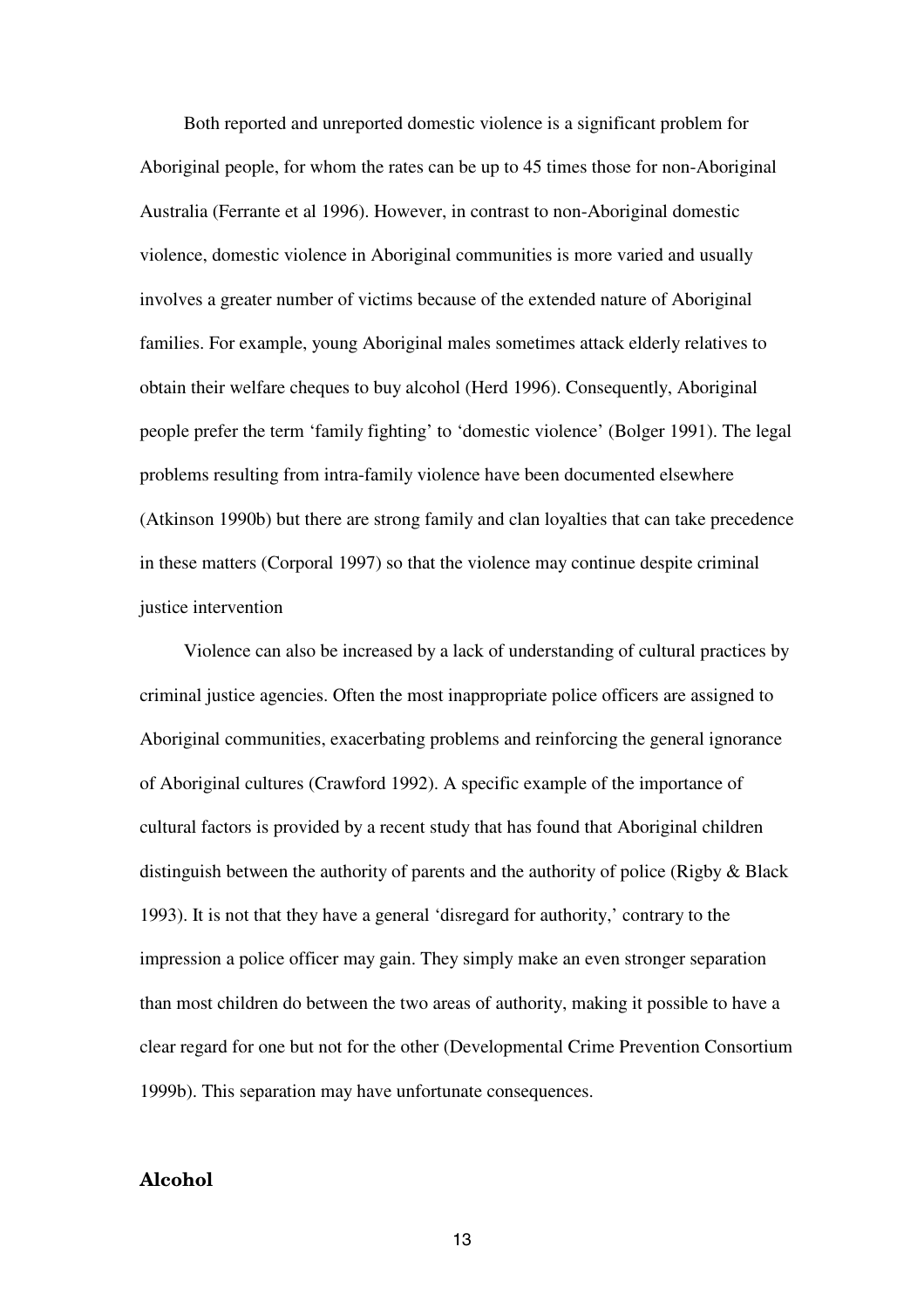Alcohol features prominently in violence in Aboriginal communities. For example Langton (1992), reporting to the RCIADIC, found that, while there were no female Aboriginal deaths in custody in the Northern Territory during 1989-90, alcohol-related murders during this period accounted for more female deaths than total deaths in custody. However, consistent with many recent explanations of Aboriginal alcoholrelated violence (d'Abbs et al. 1994), we argue that it is not helpful to identify alcohol *the substance* as the prime or only cause of violence, even in alcohol-related incidents, whether or not they occur in Aboriginal communities (Homel, Tomsen & Thommeny 1992). We prefer a theoretical stance that draws on structuralist and (to some extent) socio-cultural paradigms, in opposition to a biomedical paradigm in which the pharmacological effects of alcohol are of primary importance. This draws attention to risk factors in the culture and the social environment.

Alcohol is used in a structured manner in Aboriginal communities. Collmann (1988) demonstrates how Aboriginal people in Alice Springs have rejected housing and other 'comforts' provided by the state in preference for the relative independence they are able to achieve by living in their fringe camp. Within this community, alcohol has become an important means of exchange with a basis in traditional Aboriginal practices of reciprocity. Sansom (1980) describes a similar situation in a fringe camp in Darwin that is constructed specifically so that its occupants can operate relatively free from controls imposed by the state. Sackett (1988) likewise reveals the way that Aboriginal people in Wiluna, Western Australia, accept sentences handed out by the courts without stopping their drinking that then leads to violence because the alcohol 'empowers' them. Filled with the power of alcohol, they resort to violence as a means of protest against the state for the dependent situations in which they find themselves.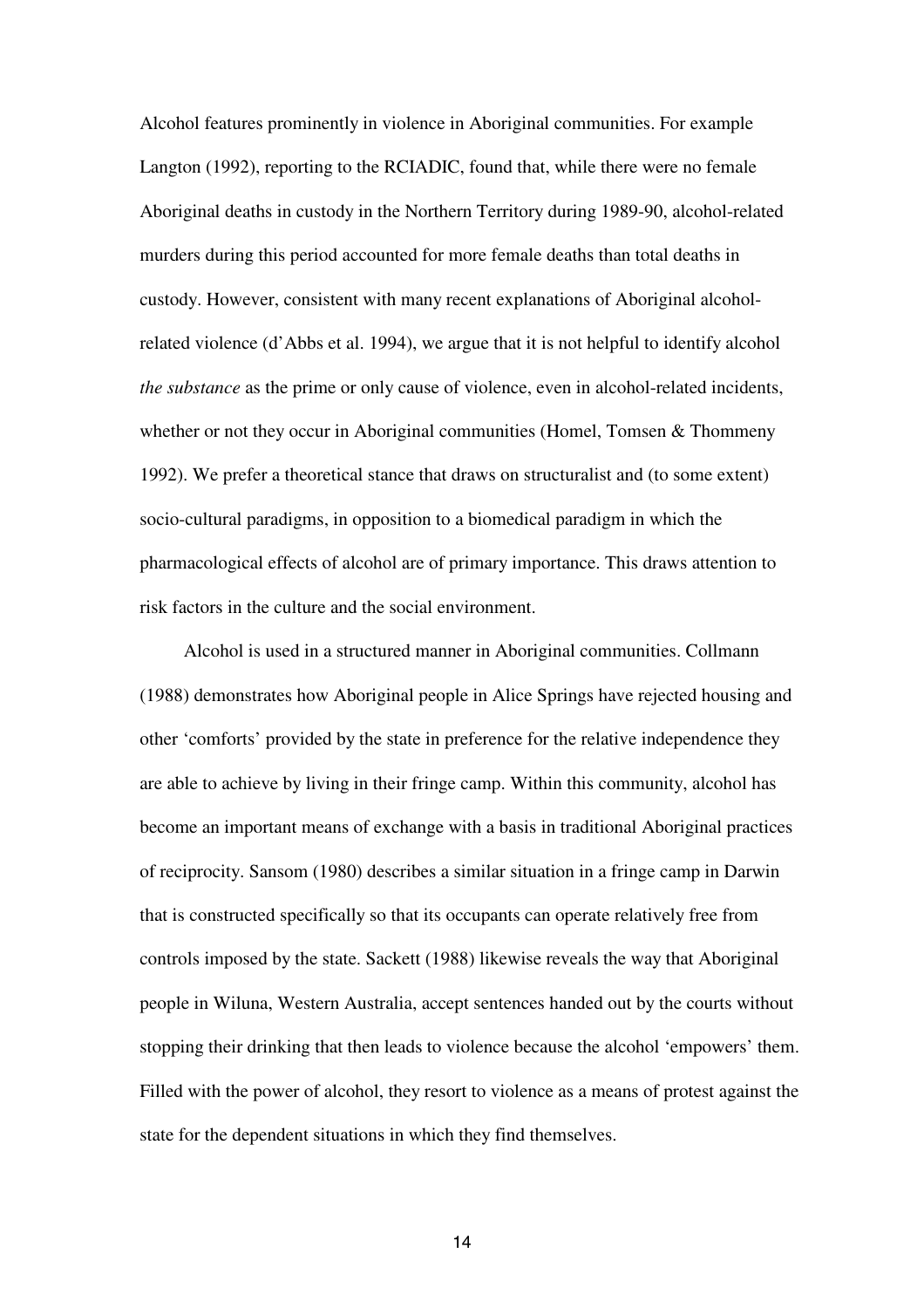Of course most observers would conclude that the 'protest' is misplaced and destructive in its effects. Nevertheless, Collmann (1988) and Sansom (1980) downplay the deleterious results of using large amounts of alcohol, and suggest that it is wrong to regard a community with a high alcohol consumption as unstructured and dysfunctional. All authors show how alcohol is used in a structured manner irrespective of the destructive results of people's actions. These reports suggest that, when designing programs to address high alcohol consumption, the cultural and social factors related to the practice should be taken into account before, for example, assuming that people are individually pathological and developing treatment programs based on such assumptions (Wooten 1991). Indeed Bolger (1991) found that often men remained violent after treatment for alcoholism because the underlying 'cause' of the violence – their dependent state - had not been addressed.

However, all this does not mean that Aboriginal people are not cognisant of the seriousness of alcohol as an exacerbating and facilitating agent in violent actions within their communities. Langton et al (1990) list some of the direct actions taken by Aboriginal people to attack alcohol in conjunction with actions to limit violence. An important aspect of these initiatives is that women are playing a growing role in mobilising opposition to alcohol misuse (suggesting a 'handle' for further preventive work in Aboriginal communities) (d'Abbs et al. 1994). Furthermore, it is important to note that fewer Aboriginal people than the general non-Aboriginal Australian population use alcohol (Australian Council on Alcohol and Other Drugs 1990). However, those Aboriginal people who use alcohol do so, generally, at rates far in excess of the rates used by non-Aboriginal Australians.

## **Protective Factors**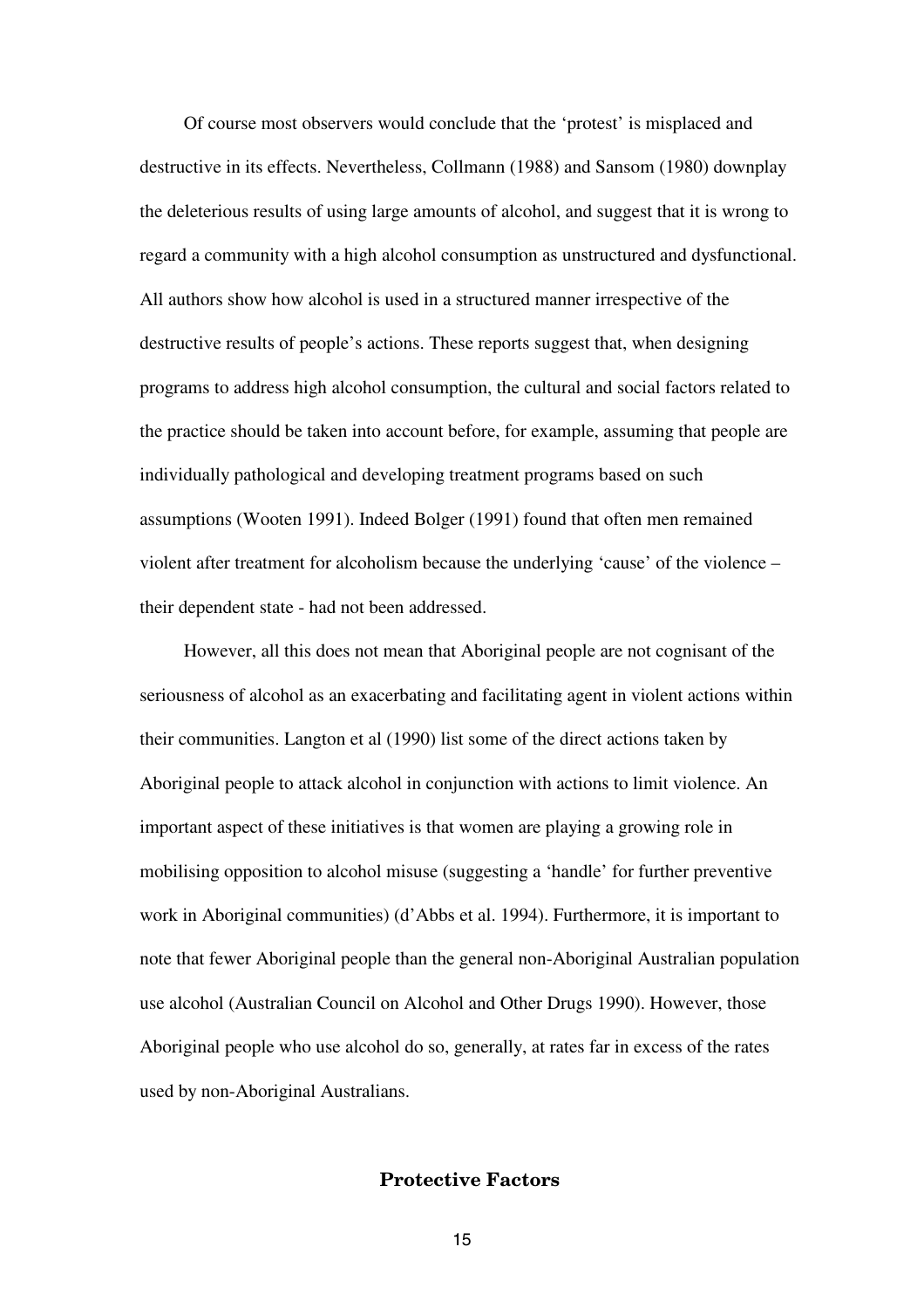## **Cultural Resilience**

Cultural differences should be examined for their positives instead of just focusing on negative outcomes (Hendricks & Byers 1994). As Altman (1996) observes, while there is significant 'cultural, economic, locational and structural heterogeneity' this "diversity represents important cultural resilience, revival and distinctiveness" (p. 11). It is true that many communities like Palm Island have been described as "ordered anarchy" where no one is in control (Sullivan 1996), yet there has been enormous accommodation by Aboriginal people where cultural elements have been adopted. However, this incorporation is achieved in very particular Aboriginal ways, serving to demonstrate the resilience of Aboriginal culture. The dislocation discussed earlier for centres like Palm Island has nevertheless forged new communities with legitimate social structures despite their assimilationist origins (Woenne Green 1995).

In a similar vein, it is true that land claims can be disruptive for contemporary communities but they can also play a protective role. Land claims strengthen Aboriginal communities by giving them a voice, coalescing individuals and groups, and giving rise to strong Aboriginal organisations which in turn provide sites of resistance and stronger definitions of community (Edmunds 1995).

Cultural resilience is evident in commonalities of exchange (a system of social relations where the emphasis of ownership is on social, not material, goods); negotiability (social life is fluid and open to change or renegotiation); factionalism (communities are not homogeneous); and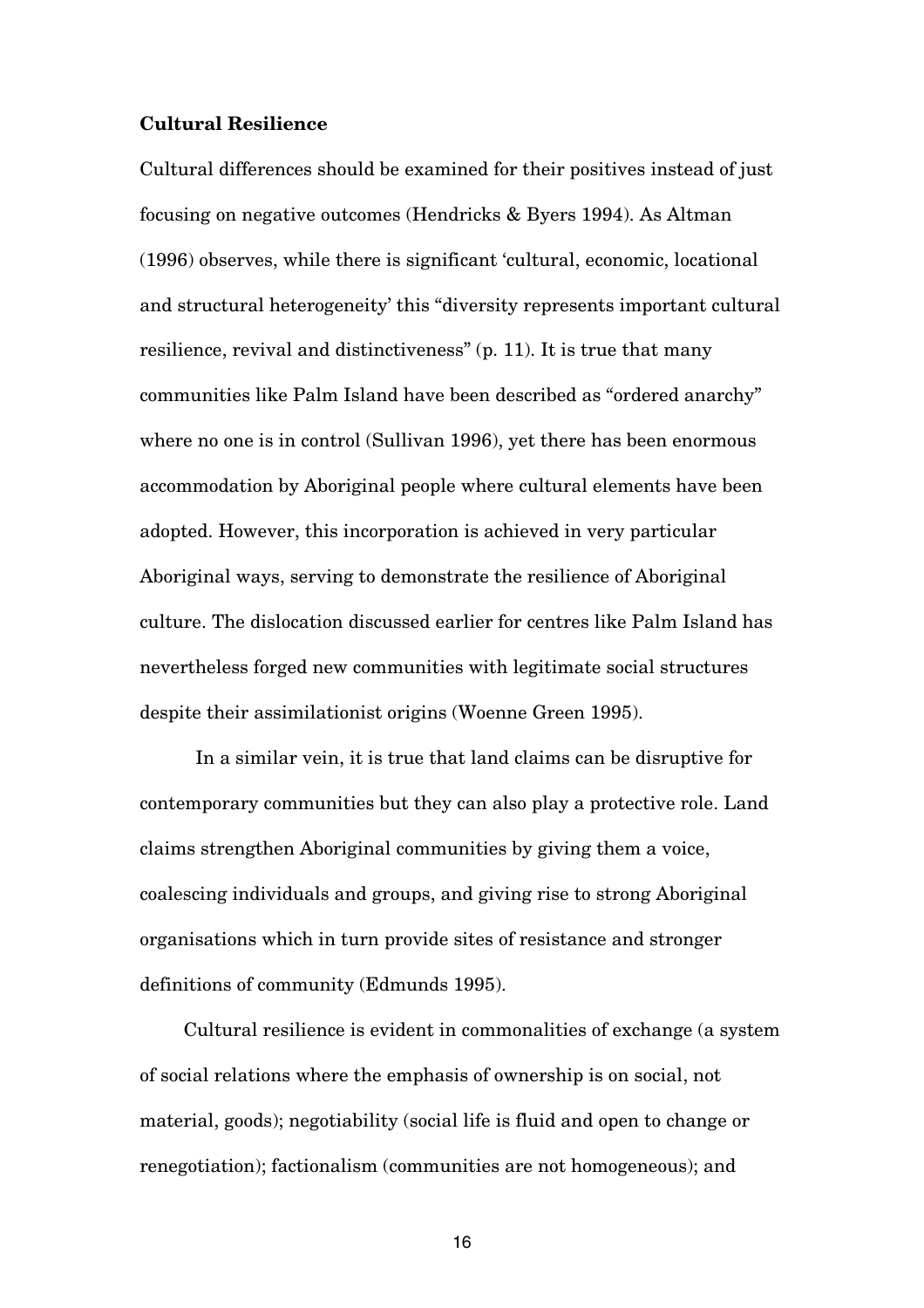mobility combined with a sense of place. Edmunds (1990) lists forms of Aboriginal social control: avoidance and mobility; fighting and swearing as rule-governed behaviours; witnessing or having guardians as supervisors; ritualised expressions of anger or distress; and the distinction between public and private wrongs. These are acknowledged as 'traditional' mechanisms but they operate today in ways that have been adapted to the changed circumstances.

## **Personal Controls**

Biernoff (1982) has commented on the resilience and remarkable coping skills of Aboriginal people in adjustment to the world in which they live. In similar vein, Malin et al (1996) and others have noted that Aboriginal child rearing practices, in comparison with those of Anglo parents, tend to produce children who are nurturant, self-sufficient and resourceful. These views are broadly consistent with data from the Sibling Study (Lincoln et al. 1998) 3 .

Indigenous youth (n=119) exhibited higher scores on sensationseeking, self-esteem and related dimensions than the two comparison groups, which were a school cohort (n=666) and a 'disadvantaged' cohort (n=124). A high proportion of Aboriginal youth (83%) had confidence that they were able to change most or some things in their lives, and they were the most satisfied with their current position, indicating that they never wish they were someone else (37%). Likewise they expressed considerable confidence in being sure of their lives, with 72% responding that things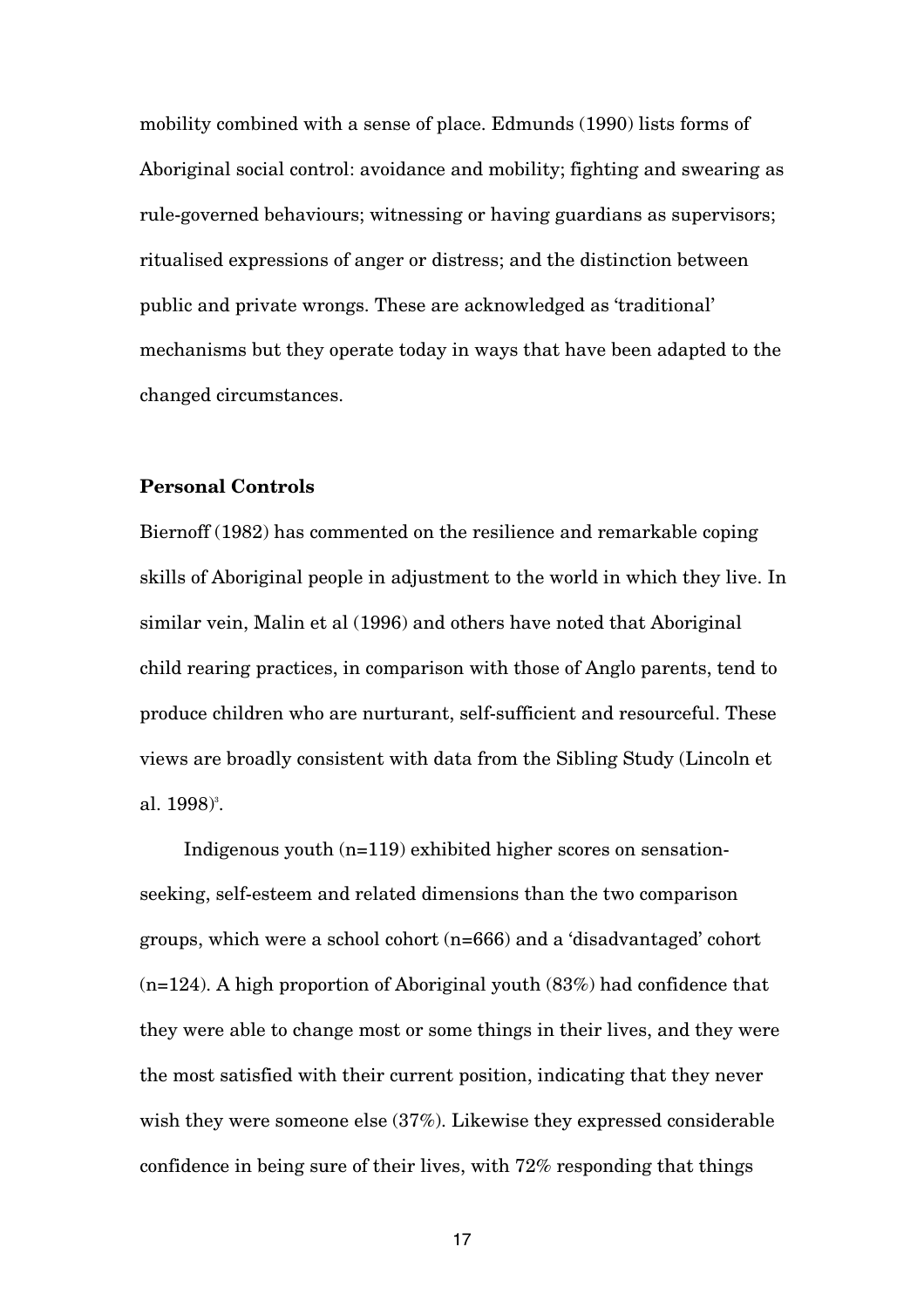were not confusing. Overall they exhibited a strong sense of self-worth  $(77\%)$ .

This elevated self-esteem and confidence is also consistent with a US study that revealed that after controlling for age, socio-economic backgrounds and criminal careers, incarcerated African-Americans had higher self-esteem when engaged in crime than did whites (Wilson & Herrnstein 1985). These findings not only raise questions about the developmental pathways and family contexts that give rise to such robust views of the self, but also provide food for thought for those planning prevention initiatives.

## **Family Controls**

A significant part of the criminological literature deals with the protective factor of 'attachment' under various guises (Sampson & Laub 1993). Such attachment is apparent in the strong social bonds to family in Aboriginal communities, with Aboriginal families being best described as serial extended families. Tripp (1993) in her case study describes how she raised her brothers and sisters and her six grandchildren, and observes that this is not uncommon for Aboriginal women. Aboriginal families tend to be multi-generational and to recompose themselves frequently so that the boundaries are porous (Daly & Smith 1996). Caring and child-reading is often done by older children, aunts and grandmothers (Birdsall 1991). And, while the position of Aboriginal women has been greatly affected by colonisation and dispossession, it is also true that there has been a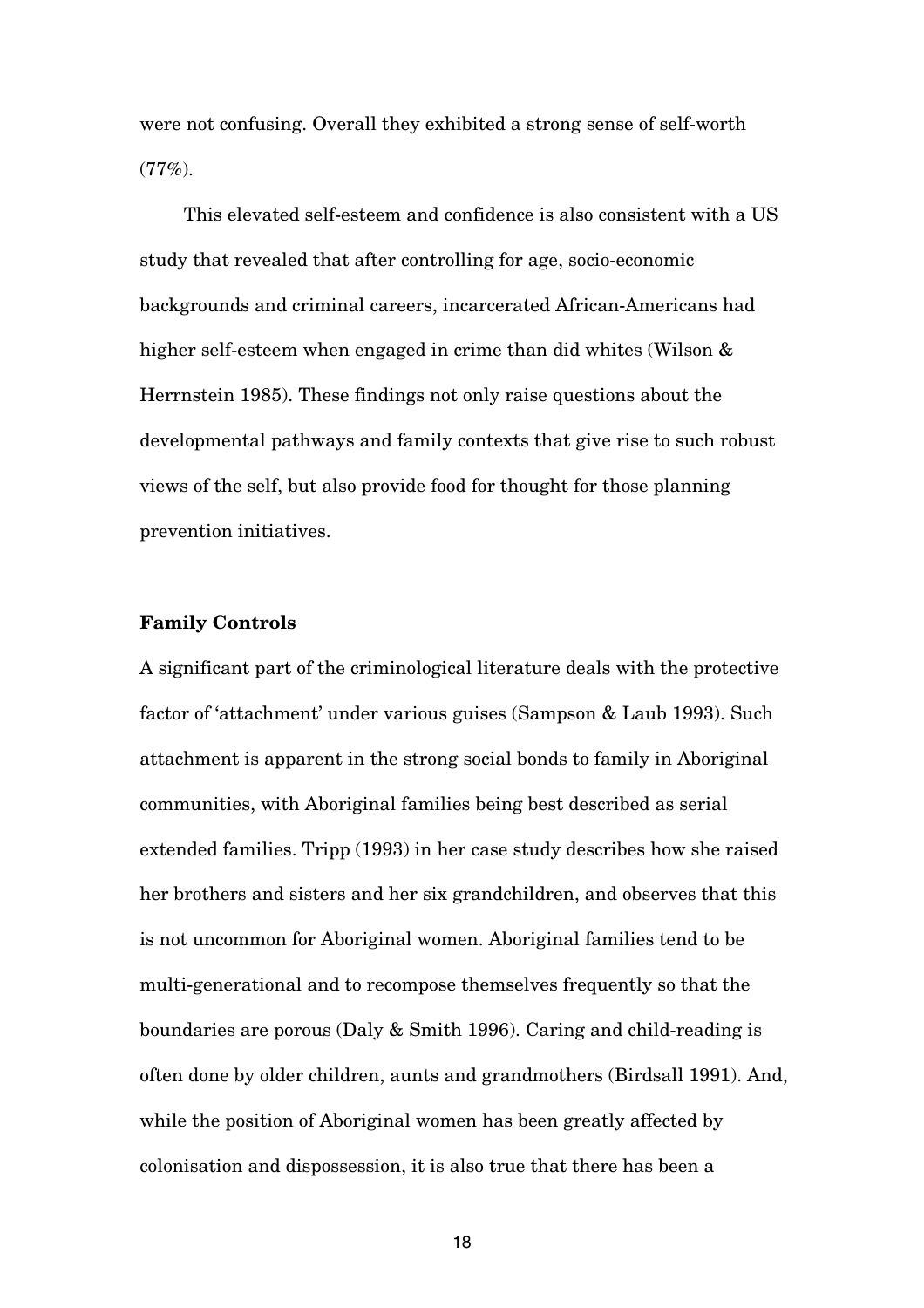concomitant increase in economic independence as well as continuity with the past in their roles as care-givers (Atkinson 1990a).

There are important cultural continuities for Aboriginal families with "continuing significance of kinship ties and the prominent ethic of demand sharing, common socialisation practices, the continuing use by some of Aboriginal languages and by others of distinctive forms of Aboriginal English, and by patterns of mobility within extended social networks, … land-based identity grounded within a religious framework and common residential histories" (Daly & Smith 1996, p.357). Despite the fact that Aboriginal family life has been pathologised, state interventions (such as the removal of children) has in some cases served to reinforce the "extended system of kin" (Daly & Smith 1996, p.359) which in turn provides the attachment and parental controls that protect against violence. In addition, extended indigenous family networks tend to have greater invisible resources at their disposal even when under stress (due to such trauma as relocation or unemployment) than do non-Aboriginal families. These resources include the sharing of goods and of services like child-minding, house cleaning and sources for cash.

Affective indicators of intra-familial protective factors were examined in the Sibling Study (Lincoln et al. 1998). There was persuasive evidence that precursors to offending are quite different for indigenous young people compared to the other two groups. In terms of the quality of interactions with their parents or primary care-givers, Aboriginal youth believed that their parents took an interest in what they did (85%), that they received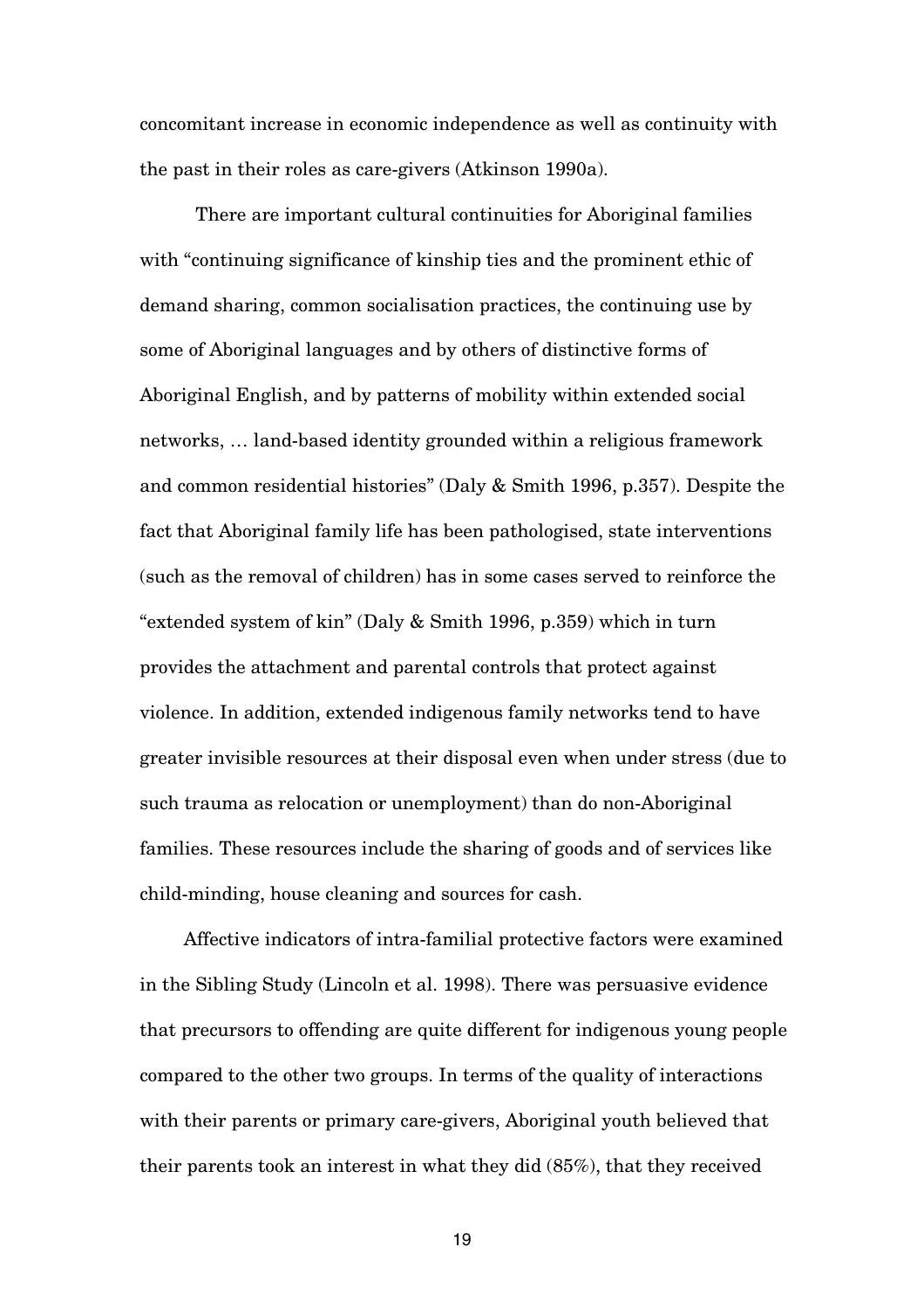moderate to high emotional support from their parents (79%), and they generally agreed that young people should look up to their parents (62%). These figures are not as high as for the school cohort but they are generally significantly higher than for the disadvantaged group. However, a key intrafamilial affective factor is the response to questions about parental support if in trouble with the law. Here the indigenous cohort demonstrated the highest degree of confidence in parent support (60%), believing that their parents would always stick by them if they were caught doing something against the law.

## **Conclusion**

The nature of crime and violence within Aboriginal communities, and the developmental pathways involved, cannot be understood apart from the inglorious history of Aboriginal and non-Aboriginal relations in this country, and the way European domination has affected Aboriginal culture, social structures and local communities. No doubt the generally accepted risk and protective factors related to such things as child health, family processes and school performance are as important in Aboriginal as in non-Aboriginal populations. However, the reasons why indigenous peoples are so vulnerable to a multitude of such problems, and how they manage to protect their young people from even worse harm against often overwhelming odds, require a broader analysis than has been attempted thus far.

The kind of analysis we envisage goes beyond the enumeration of the meta-risk and protective factors described in this paper - essential as this first step is. What is required now is a program of detailed empirical research that makes explicit the many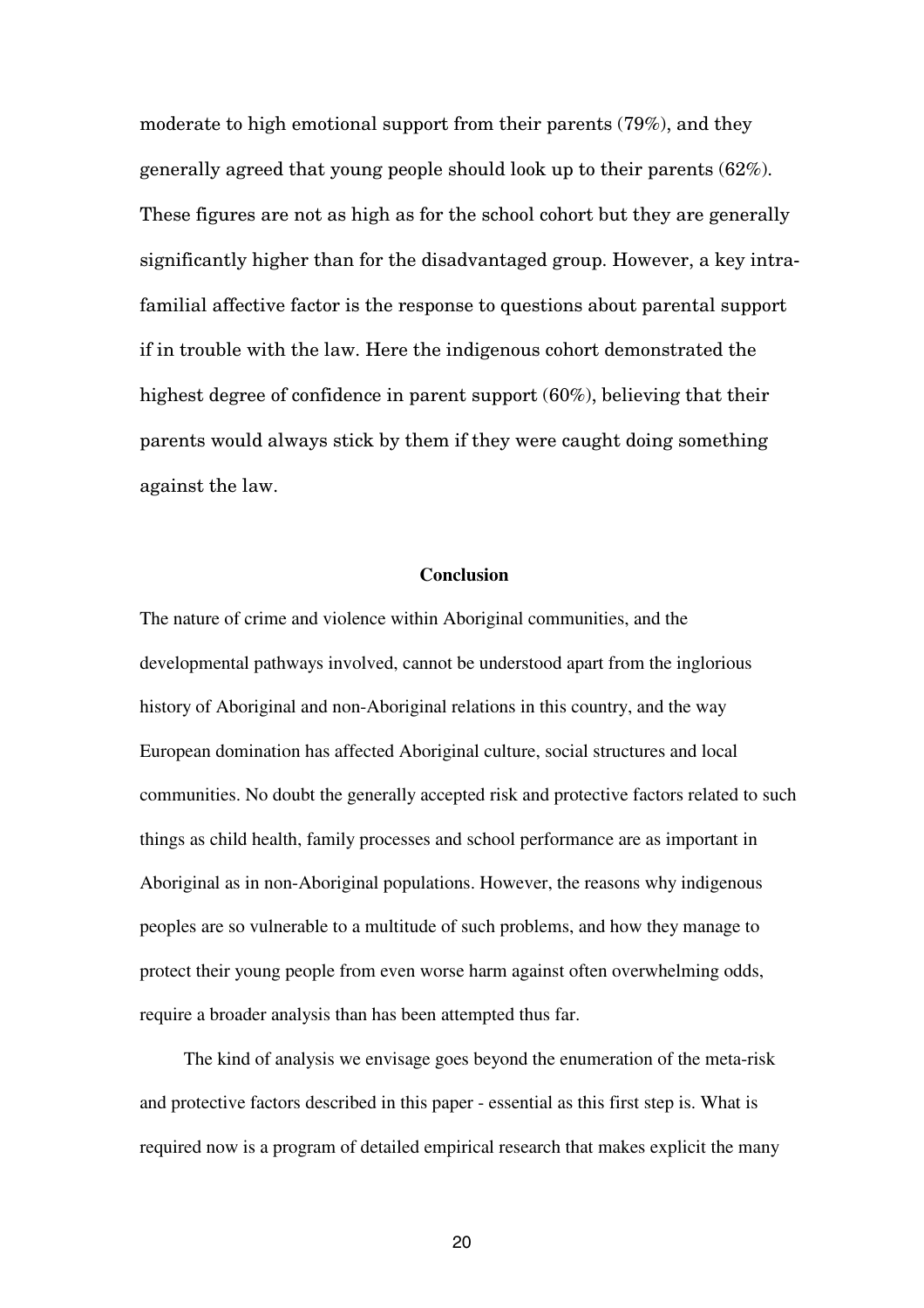connections between such phenomena as forced removals or institutionalised racism on the one hand, and specific community characteristics, family processes or oppositional behaviours on the other. It is not hard to speculate on the connections. The dependent state of Aboriginal people, for example, seems directly related to the way alcohol is used as a form of protest or empowerment, and alcohol abuse in turn facilitates violence and theft. It follows that the best point of intervention may not be the alcohol use, but the aspects of dependence (such as a lack of meaningful employment) that are most salient for a given individual.

This kind of example may well, however, be over-simple. We will not be in a position to judge until the possible pathways are explored in more depth and we understand more about the diversity of Aboriginal communities and family life. Protective factors in particular need to be better understood, as they do across the whole field of developmental prevention (Developmental Crime Prevention Consortium 1999b). This research can best be done by the growing cadre of highly qualified Aboriginal researchers, and it should be done in the context of specific prevention programs that are designed and controlled by local indigenous people, with input (where requested) from the scientific community.

A starting point must be the different ways crime is understood by Aboriginal Australians. The very concept of 'crime' is problematic for Aboriginal people because it has social and historical associations with police racism and violence, deaths in custody, dispossession, and colonisation. In terms of specific problems, family violence, affecting the whole extended family, is a key issue for Aborigines, while property crimes tend to be the preoccupation of white society. The overall focus is on causes (rather than symptoms) and on the whole culture and community (rather than on individual offenders).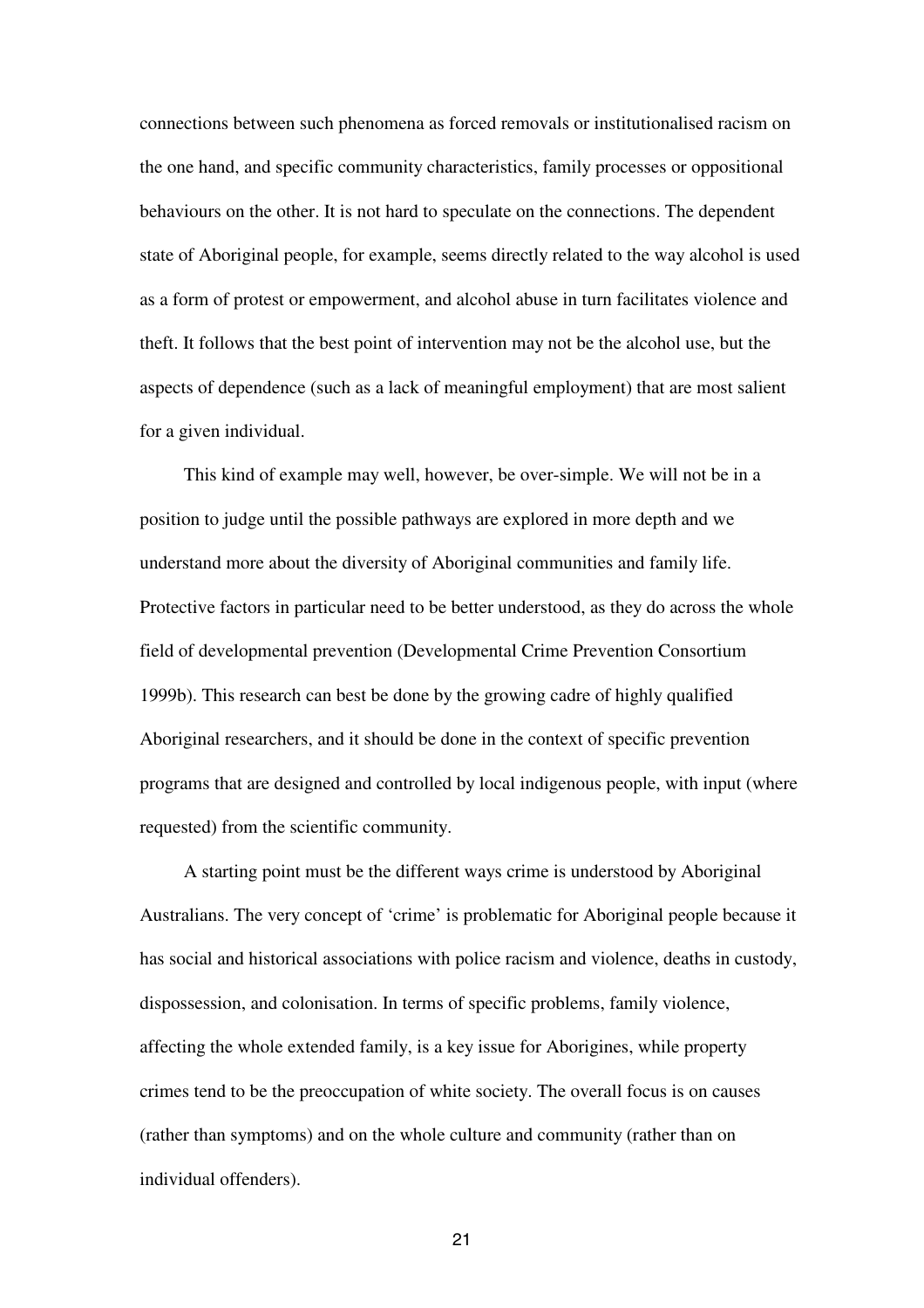The data and research we have cited suggest that if developmental pathways were thought about from an indigenous perspective, promising modes of intervention that are unique to Aboriginal communities might become apparent (for example, building on the strengths of Aboriginal child rearing practices). Moreover, our evaluation of indigenous prevention programs (Homel et al. in preparation) strongly suggests that many Aboriginal communities are confronting crime and violence with a high degree of success, and that community empowerment is a key factor. As demonstrated by the community justice programs that operate in rural and remote communities in Queensland, Aboriginal people when given the opportunity can work in conjunction with criminal justice agencies to plan successful programs that go well beyond the criminal justice system (Department of Aboriginal and Torres Strait Islander Policy and Development, 1998). As Dodson (1996) noted, these initiatives should logically be adapted to urban environments, where the need is at least as great.

Thus prevention programs cannot be developed in isolation from their community context. Consultation should be bottom-up rather than top-down, trust should be established, and extensive timeframes allocated. This is entirely consistent with the major recommendation (No. 16) of the Developmental Crime Prevention Consortium (1999b). This recommendation, which was for a demonstration project in selected communities over a period of at least four years, built on the definition of developmental prevention presented at the beginning of this paper. A whole-ofcommunity approach was proposed, with local involvement and ownership, incorporating a range of interventions rather than a single program, and aiming to create an inclusive, child-friendly or family supportive environment that promotes the prosocial development of children.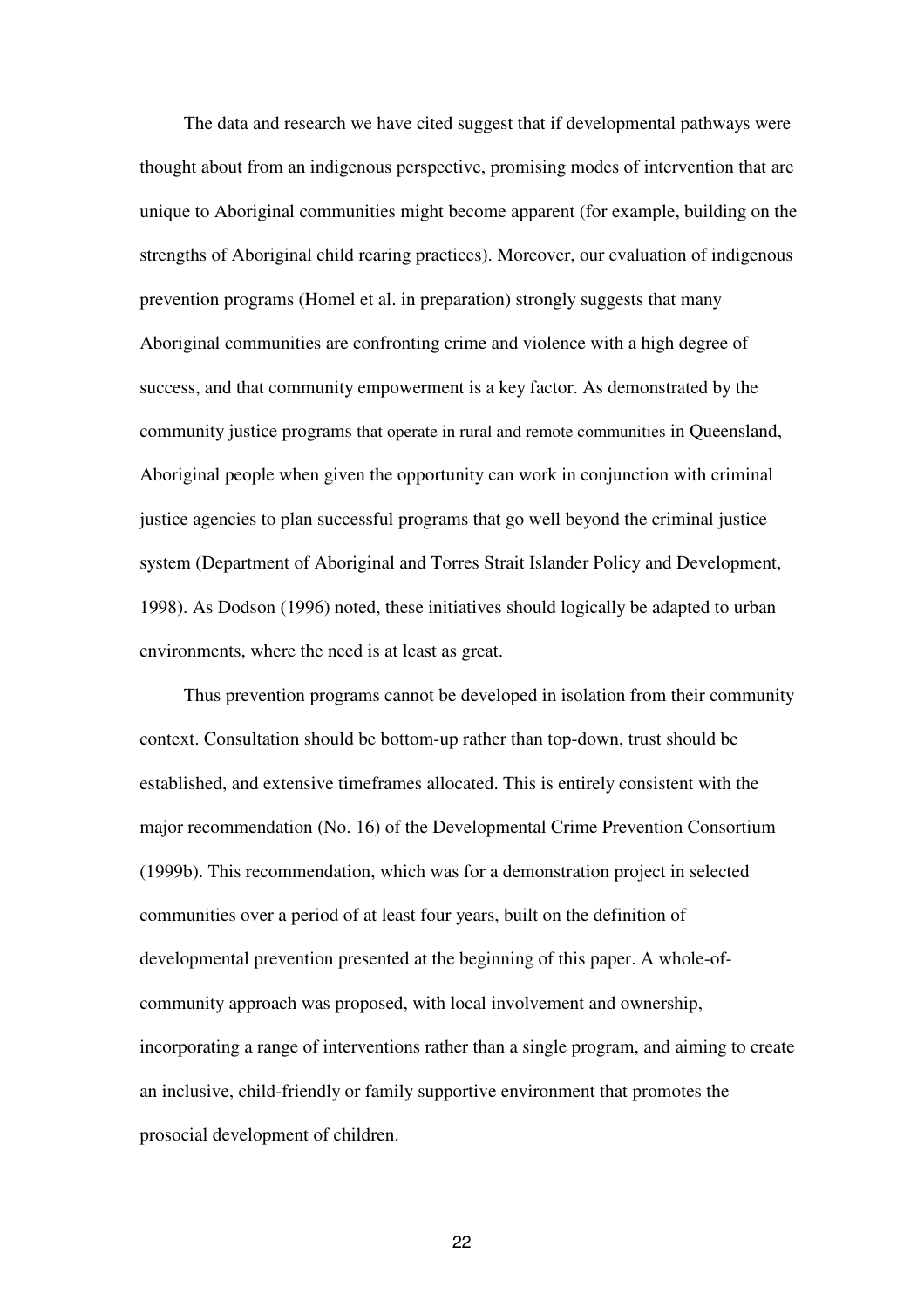A demonstration project can, however, only take us part of the way toward the identification and creation of meaningful social pathways for indigenous people. The literature suggests that until the broader recommendations of the RCIADIC regarding Aboriginal empowerment are implemented, Aboriginal communities will continue to experience much higher rates of crime and violence than the rest of the nation. More generally, until Aboriginal peoples' dependent situations within the Australian state are addressed, no programs will be permanently effective. This is because new generations will reproduce and intensify Aboriginal resistance to the state, manifestations of which are disorder, substance abuse, crime and violence.

#### **Acknowledgments**

We are very grateful for the perceptive criticisms of an earlier draft of this paper by Rod Broadhurst and Melissa Lucashenko. We should like to pay tribute to the Aboriginal workers in Brisbane who gave so freely of their time in interviews with Bruce Herd. Bruce Herd's research and literature review were funded by the Crime Prevention Division, NSW Department of the Attorney General and Justice. We also wish to acknowledge the financial support of the Australian Research Council, the Queensland Criminal Justice Commission, and the Criminology Research Council for the Sibling Study (first phase). All opinions in this paper represent the views of the authors, not of the funding agencies.

#### **Notes**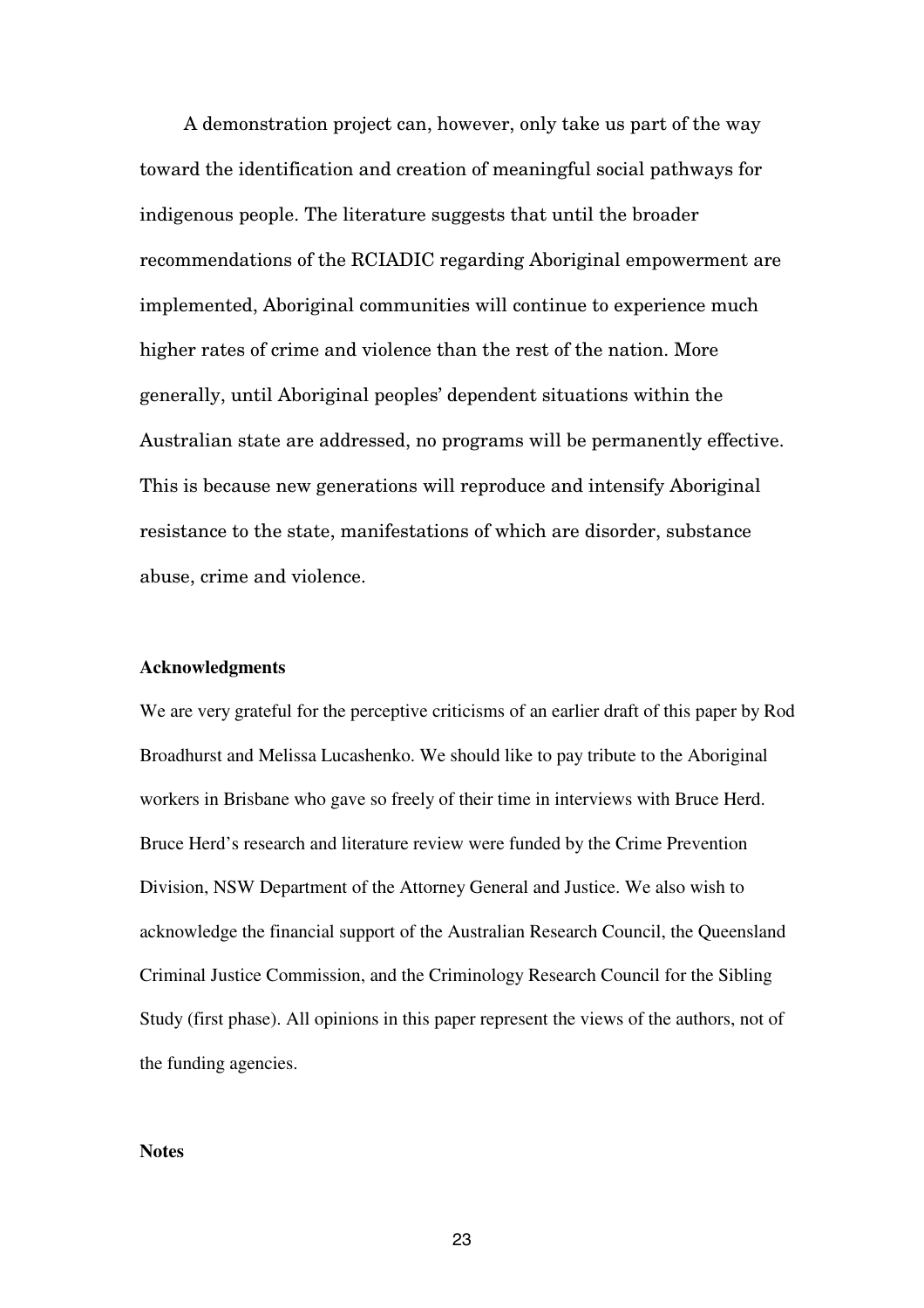1. The Developmental Crime Prevention Consortium is an interdisciplinary research team with members from three Australian states. It is convened by Professor Ross Homel, and was formed in 1997 to undertake research on developmental prevention on behalf of National Crime Prevention (Federal Attorney-General's Department). Its members are: Dr Judy Cashmore, Ms Linda Gilmore, Emeritus Professor Jacqueline Goodnow, Professor Alan Hayes, Associate Professor Jeanette Lawrence, Dr Marie Leech, Professor Jake Najman, Professor Ian O'Connor, Emeritus Professor Tony Vinson, and Emeritus Professor John Western.

2. The detailed review of the indienous prevention literature on which our reflections are based is available from the Crime Prevention Division, NSW Department of the Attorney General and Justice.

3. In collecting the data from about two thirds of the indigenous respondents, of necessity non-random sampling procedures were used, and the interview schedule was not rigorously adhered to. This added 'subjectivity' may affect future analyses and interpretations of the data, especially in comparisons with other groups in the study sample.

#### **References**

- Altman, J C (1996) "Indigenous socioeconomic disadvantage and reconciliation", *Special Edition Newsletter of the Council for Aboriginal Reconciliation*, Canberra, p. 11.
- Atkinson, J (1990a) "Violence in Aboriginal Australia: colonisation and its impact on gender", *Refractory Girl*, Vol 36, pp 21-23.
- Atkinson, J (1990b) "Violence in Aboriginal Australia", *Aboriginal Health Worker Journal,* vol 14, No. 2, pp 5-21 & No. 3, pp 4-27.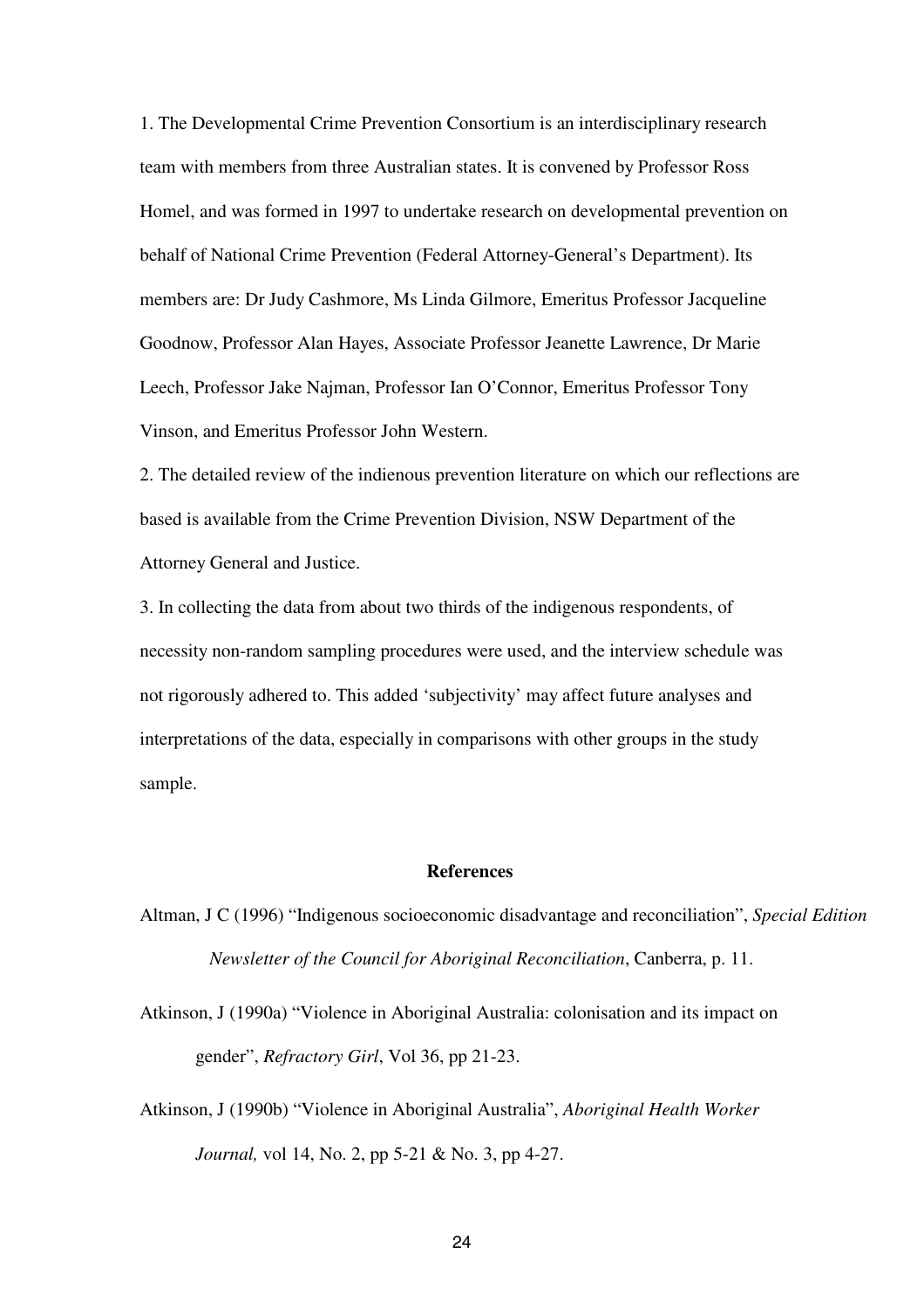- Atkinson, J (1994) "Recreating the circle with We Al-Li", *Aboriginal and Islander Health Worker Journal,* vol 18, pp 8-28.
- Atkinson, J (1996) "A nation is not conquered", *Aboriginal Law Bulletin,* vol 3, pp 4- 9.
- Australian Council on Alcohol and Other Drugs (1990) *Aboriginal Alcohol Use and Related Problems,* Australian Government Publishing Service, Canberra.
- Behrendt, J (1990) "Royal commission inquiry into the death of Clarence Alec Nean", *Aboriginal Law Bulletin*, vol 2, p 13.
- Biernoff, D (1982) "Psychiatric and anthropological interpretations of "aberrant" behaviour in an Aboriginal community" in Reid, J (ed), *Land and Spirit: Health and Healing in Aboriginal Society,* University of Queensland Press, Brisbane, pp 139-153.
- Bimrose, G & Adams, J (1995) *Review of Community Justice Groups: Kowanyama, Palm Island, Pormpuraaw,* Yalga-binbi Institute for Community Development, Thuringowa.
- Birdsall, C (1991) "All one family" in Keen, I (ed), *Being Black: Aboriginal Cultures in 'Settled Australia'*, Aboriginal Studies Press, Canberra, pp 137-158.
- Bolger, A (1991) *Aboriginal Women and Violence: A Report for the Criminal Research Council and the Northern Territory Commissioner for Police,* Northern Territory University, Casuarina.
- Bright, J (1997) *Turning the Tide*, Demos Publishers, London.
- Collmann, J (1988) *Fringe-Dwellers and Welfare*, University of Queensland Press, Brisbane.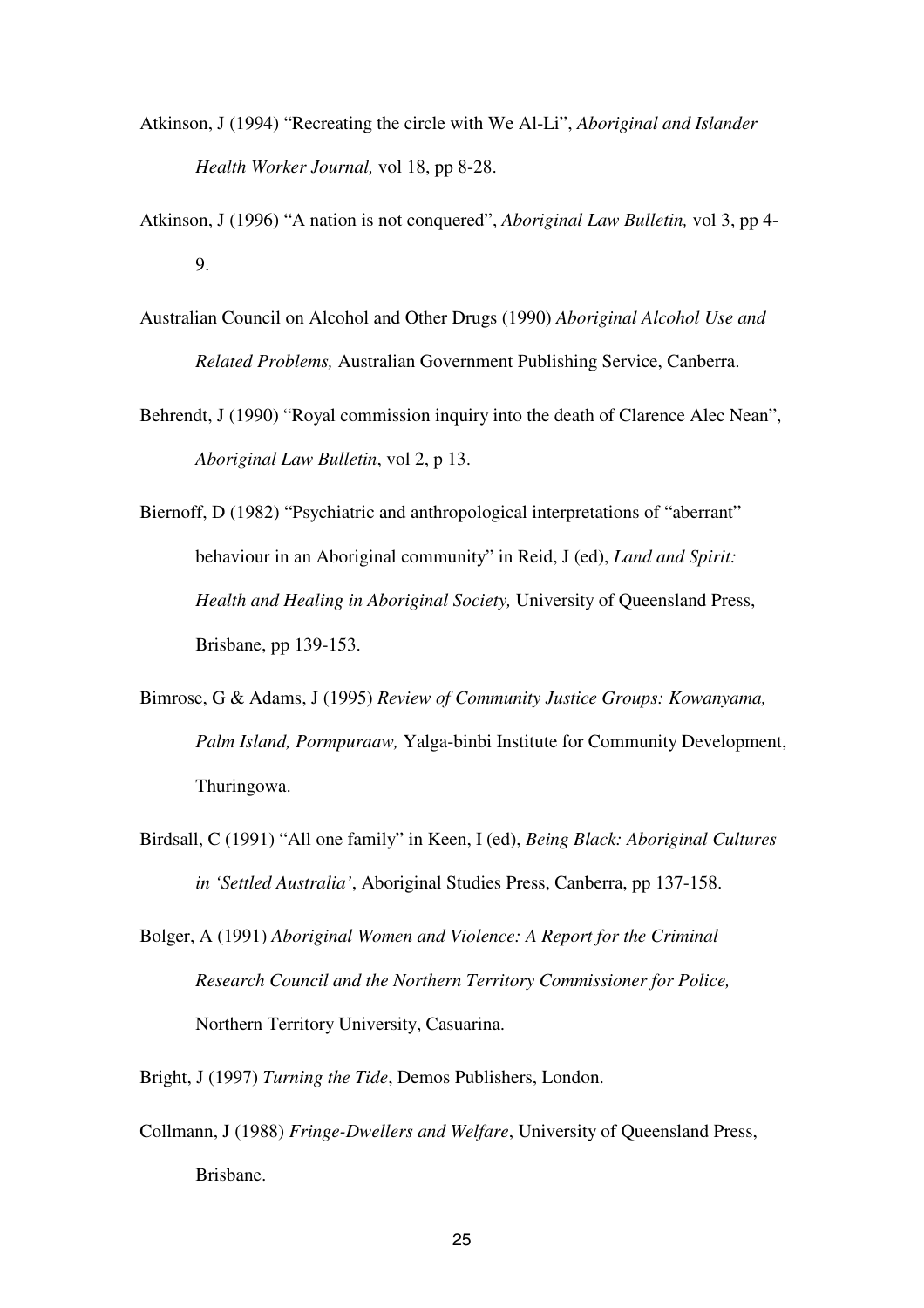Corporal, S (1997) "The limits of anti-violence programs in Australian Aboriginal communities: A personal account." Interview on July 29 with Pastor Steve Corporal by Bruce Herd, Aboriginal Health Service, Woolloongabba, Queensland.

Cowlishaw, G (1994) "Policing the races", *Social Analysis,* No 36, pp 71-92.

- Crawford, E (1992) "Aboriginal community and police relations throughout New South Wales" in Cunneen, C (ed), *Aboriginal Perspectives on Criminal Justice*, Institute of Criminology, Sydney, pp 8-10.
- Cunneen, C (1992) "Policing and Aboriginal communities: is the concept of overpolicing useful?" in Cunneen, C (ed), *Aboriginal Perspectives on Criminal Justice*, Institute of Criminology, Sydney, pp 76-93.
- Cunneen, C (1994) "Enforcing genocide? Aboriginal young people and the police" in White, R & Alder, C (eds), *The Police and Young People in Australia*, Cambridge University Press, Melbourne, pp 128-158.
- d'Abbs, P, Hunter, E, Reser, J & Martin, D (1994) *Alcohol-Related Violence in Australian and Torres Strait Islander Communities: A Literature Review*, Australian Government Publishing Service, Canberra.
- Daly, A & Smith, D (1996) "The contemporary economic status of indigenous Australian families", *Australian Journal of Social Issues*, vol 31, pp 354-375.
- Department of Aboriginal and Torres Strait Islander Policy and Development (1998) *Local Justice Initiatives Program: Interim Assessment of Community Justice Groups, Draft Report,* October 1998, Brisbane.

Developmental Crime Prevention Consortium (1999a) *Pathways to Prevention:*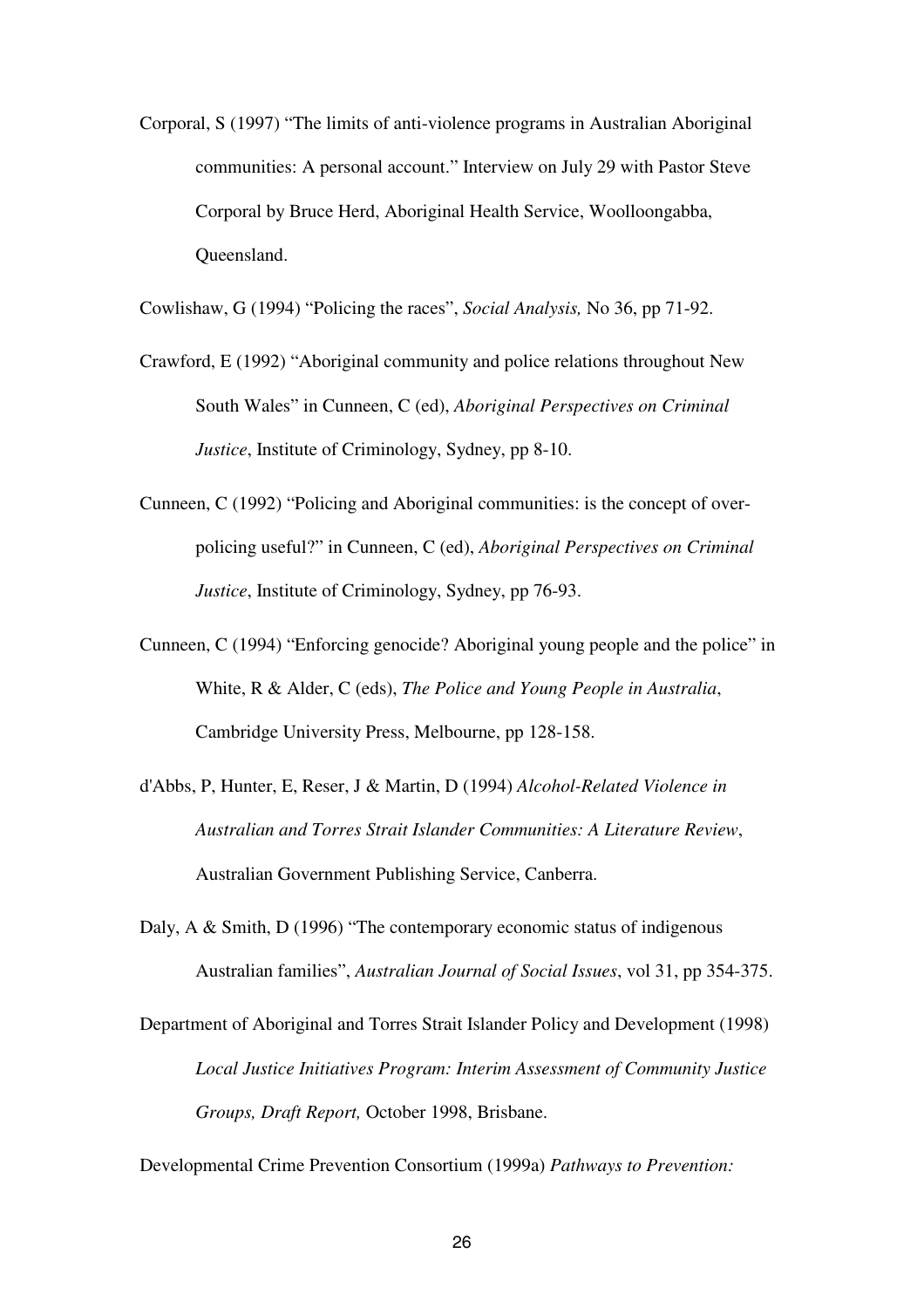*Developmental and Early Intervention Approaches to Crime in Australia. Summary Volume*, National Crime Prevention, Attorney-General's Department, Canberra.

- Developmental Crime Prevention Consortium (1999b) *Pathways to Prevention: Developmental and Early Intervention Approaches to Crime in Australia. Full Report,* National Crime Prevention, Attorney-General's Department, Canberra.
- Dodson, P (1996) *Fourth Report of the Aboriginal and Torres Strait Islander Social Justice Commissioner, 1995-1996,* Human Rights and Equal Opportunity Commission, Sydney.
- Edmunds, M (1990) "Doing business: socialisation, social relations and social control in Aboriginal society", discussion paper for the RCIADIC, Canberra.
- Edmunds, M (1995) *Frontiers: Discourses of Development in Tennant Creek*, AIATSIS Report Series, Aboriginal Studies Press, Canberra.
- Fergusson, D (1993) "Ethnicity and bias in police contact statistics", *Australian and New Zealand Journal of Criminology*, vol 26, pp 193-206.
- Ferrante, A, Morgan, F, Indermaur, D & Harding, R (1996) *Measuring the Extent of Domestic Violence*, The Hawkins Press, Sydney.
- Gale, F, Bailey-Harris, R & Wundersitz, J (1990) *Aboriginal Youth and the Criminal Justice System: The Injustice of Justice?* Cambridge University Press, Cambridge.
- Hendricks, J & Byers B (eds) (1994) *Multicultural Perspectives in Criminal Justice and Criminology*, Charles C Thomas, Springfield.

Herd, B (1996) "Domestic Violence, Problems of Power and the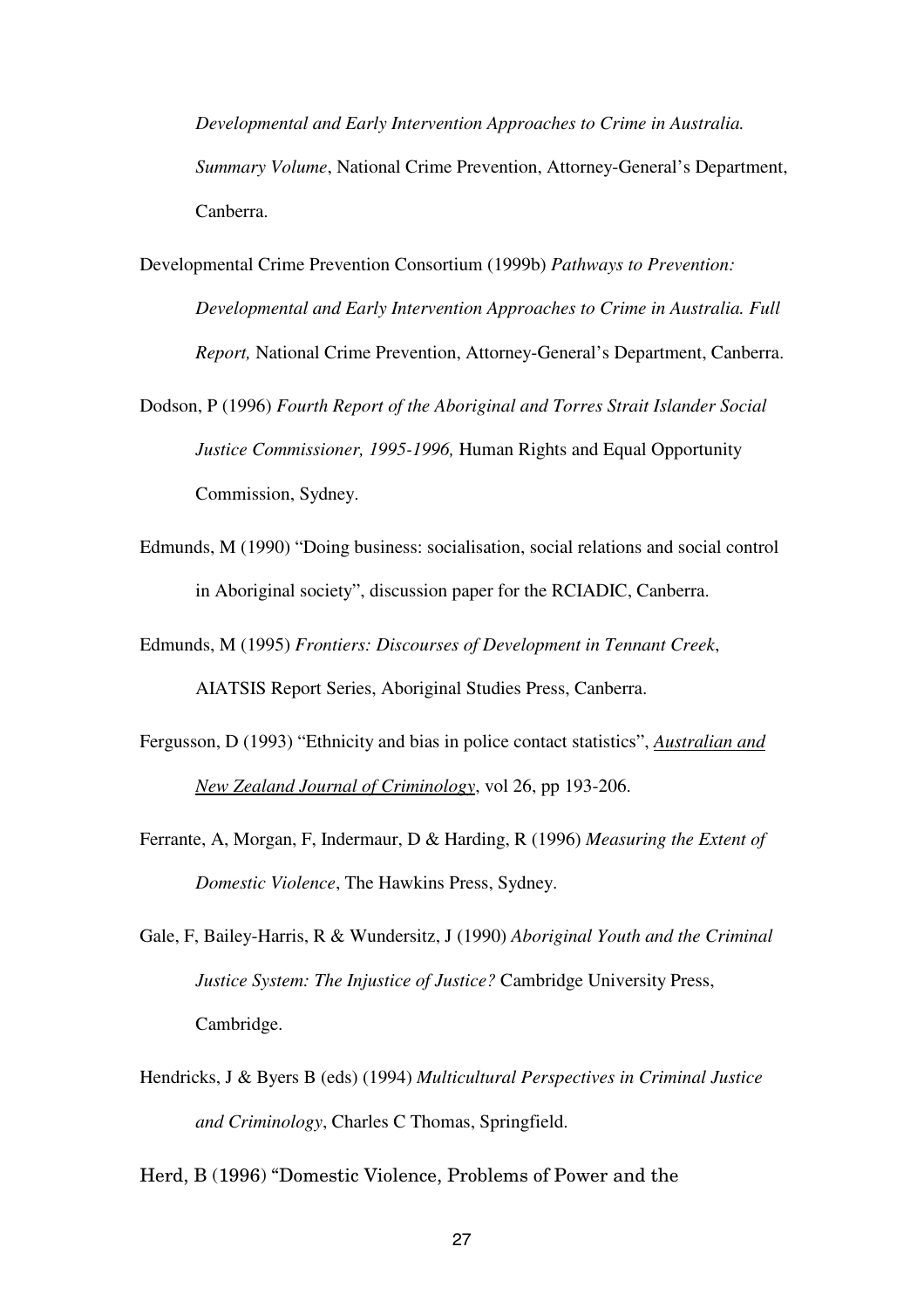Construction of the Matrifocal Family Among Australian Aboriginal People", unpublished doctoral dissertation, Griffith University, Brisbane.

- Homel, R, Tomsen, S & Thommeny, J (1992) "Public drinking and violence: not just an alcohol problem", *The Journal of Drug Issues,* vol 22*,* pp 679-697.
- Homel, R, Herd, B, Gross, J & Burrows, T (in preparation) *A Critical Review of the Literature on Interpersonal Violence and Violence Prevention*, Crime Prevention Division, NSW Department of the Attorney General and Justice, Sydney.
- Human Rights and Equal Opportunity Commission (1991) *Report of the National Inquiry into Racist Violence*, Australian Government Publishing Service, Canberra.
- Hunter, E (1990) "Images of violence in Aboriginal Australia", *Aboriginal Law Bulletin,* vol 2, pp 12-14.
- Langton, M (1991) "Medicine square" in Keen, I (ed), *Being Black*, Aboriginal Studies Press, Canberra, pp 201-225.
- Langton, M (1992) "Too much sorry business", *Aboriginal and Islander Health Worker Journal,* vol 16, pp 10-23.
- Langton, M, Ah Matt, L, Moss, B, Schaber, E, Mackinolty, C, Thomas, M, Tilton, E & Spencer, L (1990) *"Too Much Sorry Business": The Report of the Aboriginal Issues Unit of the Northern Territory, Royal Commission into Aboriginal Deaths in Custody,* Australian Government Publishing Service, Canberra.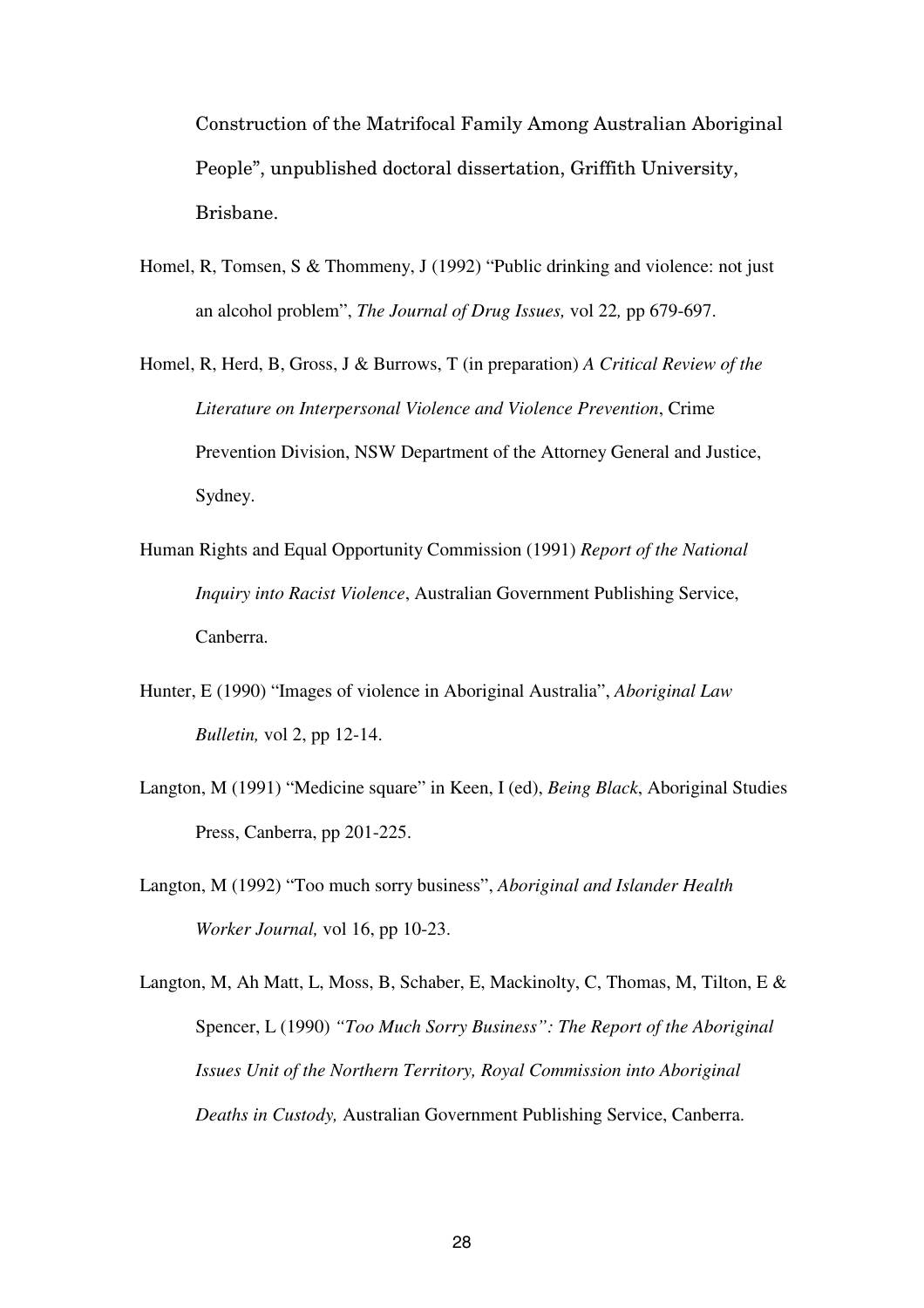- Lincoln, R & Wilson P (1994) "Aboriginal offending: patterns and causes" in Chappell D & Wilson P R (eds), *The Australian Criminal Justice System*, Butterworths, Sydney, pp 61-86.
- Lincoln, R, Lynch-Bloss, M, O'Connor, I & Ogilvie, E (1998) *Peer Networks and Other Influences on Aboriginal Offending*, Report to Criminology Research Council, Canberra.
- Liska, A (1992) Introduction. In Liska, A (ed) *Social Threat and Social Control*, State University of New York Press, Albany, pp 1-20.
- Lucashenko, M & Best, O (1995) "Woman bashing: an urban Aboriginal perspective", *Social Alternatives,* vol 14, pp 19-22.
- Malin, M, Campbell, K & Agius, L (1996) "Raising children in the Nunga Aboriginal way", *Family Matters*, No. 43, pp 43-47.
- McDonald, D (1997) "Aboriginal deaths in custody and incarceration: looking back and looking forward", Australian Institute of Criminology, Canberra.
- Morris, B (1995) "States of siege in the far west" in Bessant, J, Carrington, K & Cook, S (eds), *Cultures of Crime and Violence: The Australian Experience,* La Trobe University Press, Melbourne, pp 59-75.
- Najman, J, Behrens, B, Andersen, M, Bor, W, O'Callaghan, M & Williams, G (1997) "Impact of family type and family quality on child behavior problems: A longitudinal study", *Journal of the American Academy of Child and Adolescent Psychiatry*, vol 36, pp 1357-1365.
- O'Connor, I (1994) "The new removals: Aboriginal youth in the Queensland juvenile justice system", *International Social Worker,* vol 37, pp 197-212.

Reynolds, H (1995) *Aboriginal Sovereignty: Three Nations, One Australia*?, Allen and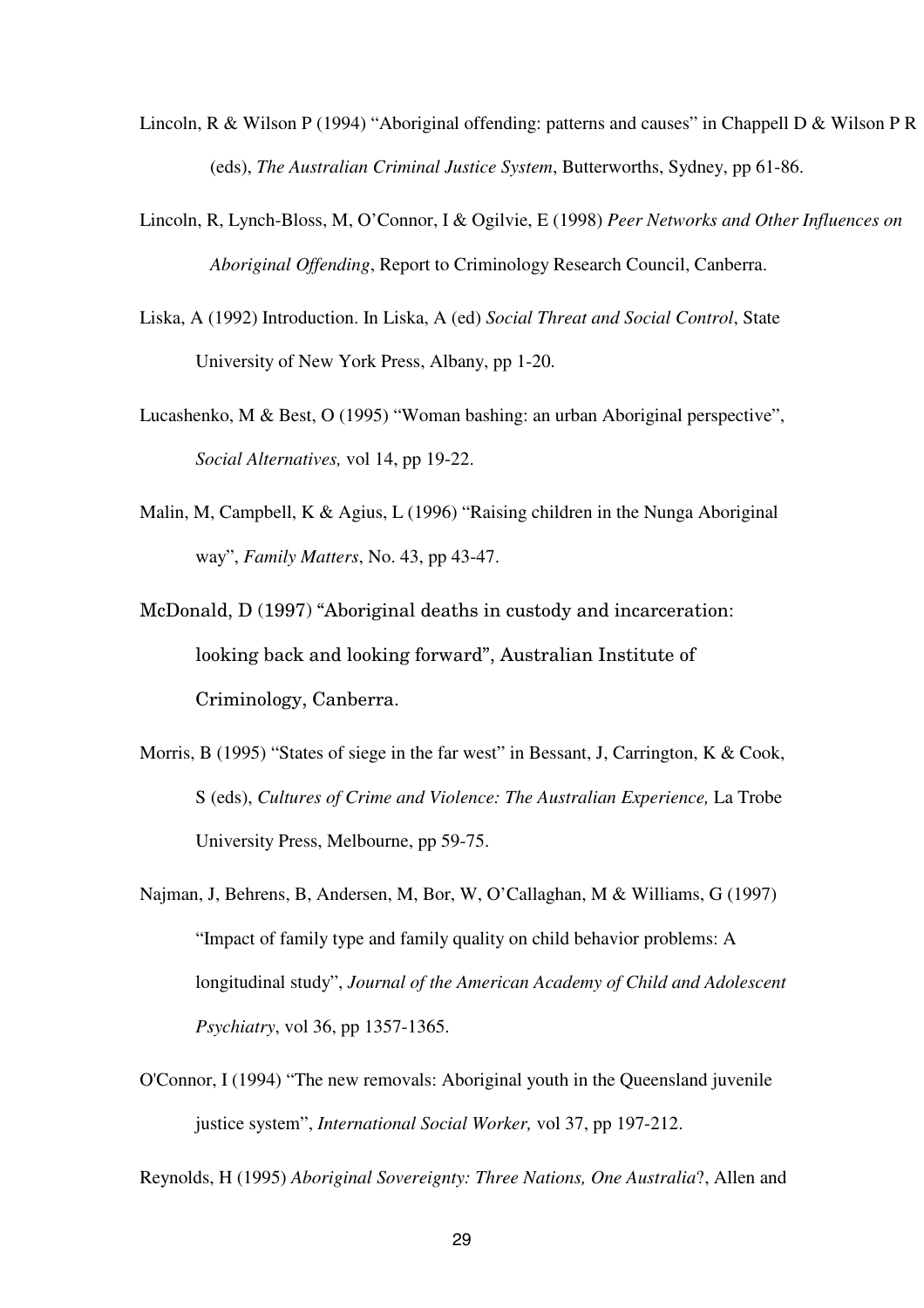Unwin, Sydney.

- Rigby K & Black D (1993) "Attitudes toward institutional authorities among Aboriginal school children in Australia", *Journal of Social Psychology*, Vol 133, pp 845-852.
- Royal Commission into Aboriginal Deaths in Custody (RCIADIC) (1992) Australian Government Publishing Service, Canberra.
- Rowse, T. (1992) *Remote Possibilities: The Aboriginal Domain and the Administrative Imagination*, North Australia Research Unit, Australian National University, Darwin.
- Sackett, L (1988) "Resisting arrests: drinking, development and discipline in a desert context", *Social Analysis,* No 24, pp 66-84.
- Sampson, R & Laub, J (1993) *Crime in the Making: Pathways and Turning Points Through Life*, Harvard University Press, Cambridge.
- Sansom, B (1980) *The Camp at Wallaby Cross*, Australian Institute of Aboriginal Studies, Canberra.
- Silva, P & Stanton, W (1996) *From Child to Adult: The Dunedin Multidisciplinary Health and Development Study*, Oxford University Press, Auckland, New Zealand.
- Sullivan, P (1996) *All Free Man Now: Culture, Community and Politics in the Kimberley Regions, North-Western Australia*, AIATSIS Report Series, Aboriginal Studies Press, Canberra.
- Tripp, M (1993) "Extended family pressures", *Aboriginal and Islander Health Worker Journal*, vol 17, pp 25-26.